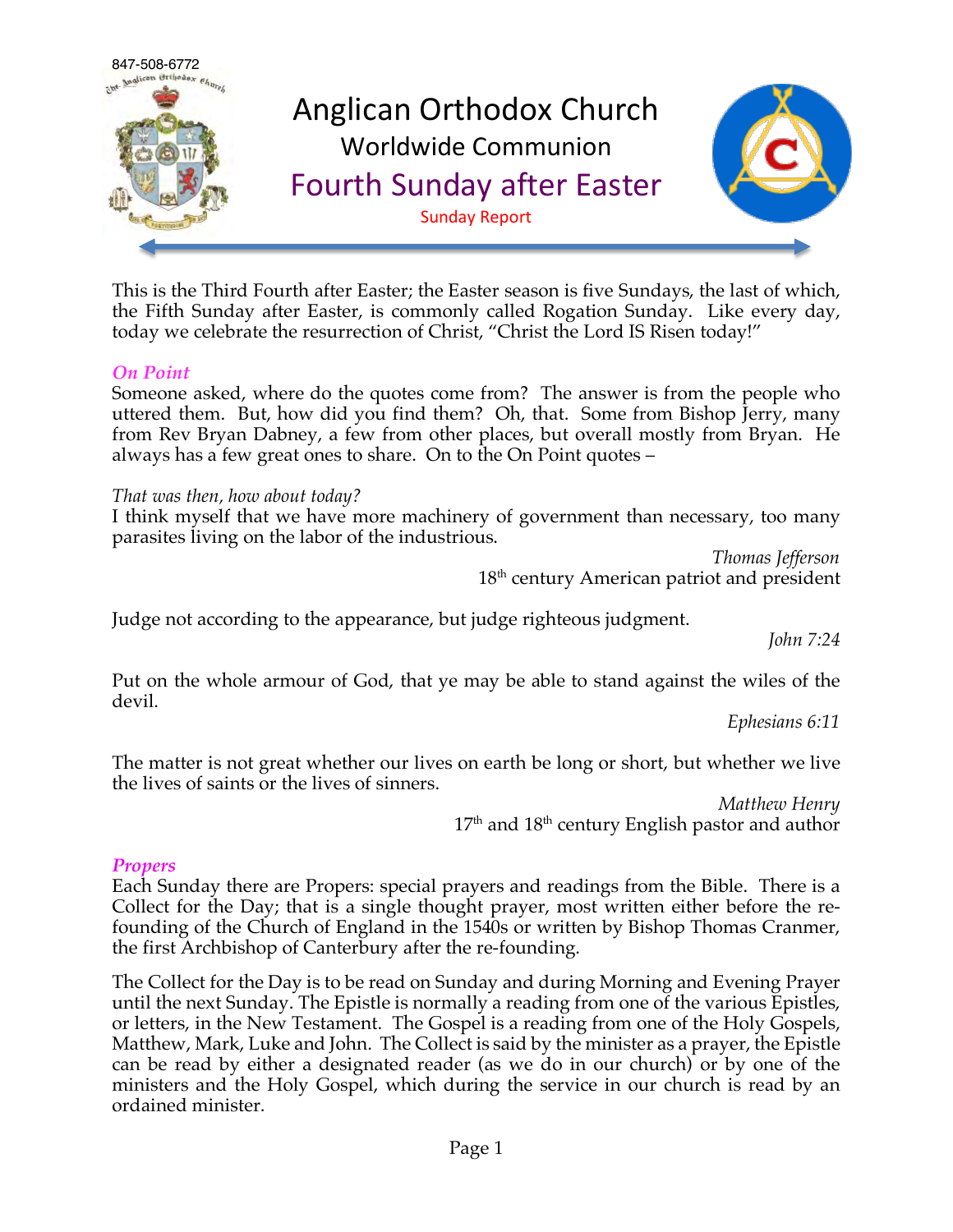The propers are the same each year, except if a Red Letter Feast, that is one with propers in the prayerbook, falls on a Sunday, then those propers are to be read instead, except in a White Season, where it is put off. Red Letter Feasts, so called because in the Altar Prayerbooks the titles are in red, are special days. Most of the Red Letter Feasts are dedicated to early saints instrumental in the development of the church, others to special events. Some days are particularly special and the Collect for that day is to be used for an octave (eight days) or an entire season, like Advent or Lent.

The Propers for today are found on Page 174-175, with the Collect first:

#### The Fourth Sunday after Easter. *The Collect.*

**ALMIGHTY** God, who alone canst order the unruly wills and affections of sinful men; Grant unto thy people, that they may love the thing which thou commandest, and desire that which thou dost promise; that so, among the sundry and manifold changes of the world, our hearts may surely there be fixed, where true joys are to be found; through Jesus Christ our Lord. *Amen.* **O**

This week's Epistle came from the First Chapter of the Epistle of Saint James beginning at the Seventeenth Verse. James tells us we are the pinnacle of God's creation, destined to be the stewards of His world. This position has its privileges, but even more important it has its responsibilities. Most of the time, we seem to concentrate on what we like, the privileges, and forget about those responsibilities which require work, putting off instant gratification, persistence and sometimes courage. As Saint Paul so often tells us, we must become new people, putting aside our old ways, considerate of what we should do and let ourselves become open to His Word:

**VERY** good gift and every perfect gift is from above, and cometh down from the Father of lights, with whom is no variableness, neither shadow of turning. Of his own will begat he us with the word of truth, that we should be a kind of firstfruits **VERY** good gift and every perfect gift is from above, and cometh down from the Father of lights, with whom is no variableness, neither shadow of turning. Of his own will begat he us with the word of truth, that we should speak, slow to wrath: for the wrath of man worketh not the righteousness of God. Wherefore lay apart all filthiness and superfluity of naughtiness, and receive with meekness the engrafted word, which is able to save your souls.

This week's Holy Gospel came from the Sixteenth Chapter of the Gospel according to Saint John beginning at the Fifth Verse.

You must recognize we are imperfect creatures with free will. For us to do God's Will, not ours, we need help. We need that bit of good leaven, which will let our hearts rise to the occasion. We need the Holy Ghost in our hearts and souls. Listen as John tells us:

**ESUS** said unto his disciples, Now I go my way to him that sent me; and none of you asketh me, Whither goest thou? But because I have said these things unto you, sorrow hath filled your heart. Nevertheless I tell you the asketh me, Whither goest thou? But because I have said these things unto you, sorrow hath filled your heart. Nevertheless I tell you the truth; It is expedient for you that I go away: for if I go not away, the Comforter will not come unto you; but if I depart, I will send him unto you. And when he is come, he will reprove the world of sin, and of righteousness, and of judgment: of sin, because they believe not on me; of righteousness, because I go to my Father, and ye see me no more; of judgment, because the prince of this world is judged. I have yet many things to say unto you, but ye cannot bear them now. Howbeit when he, the Spirit of truth, is come, he will guide you into all truth: for he shall not speak of himself; but whatsoever he shall hear, that shall he speak: and he will shew you things to come. He shall glorify me: for he shall receive of mine, and shall shew it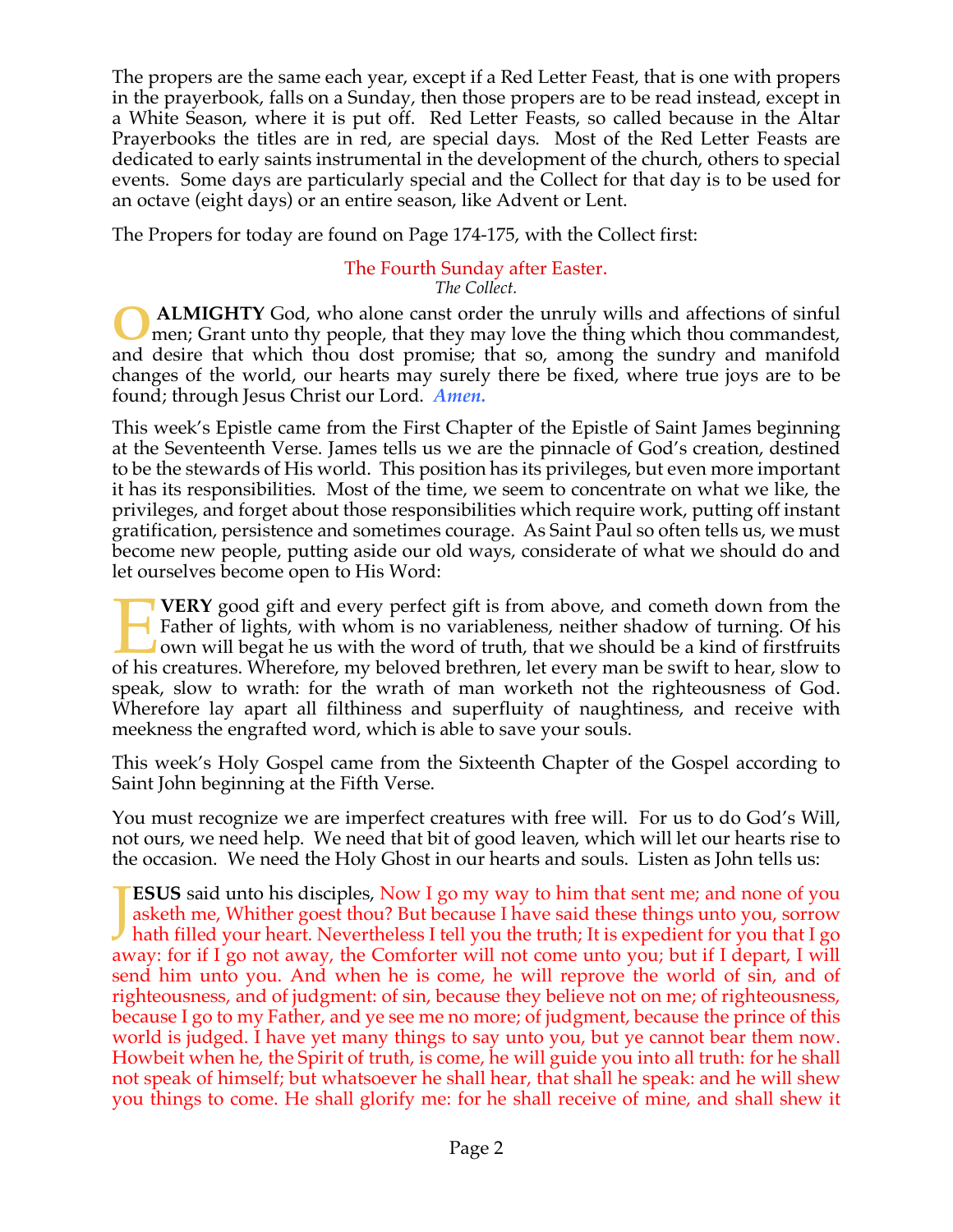unto you. All things that the Father hath are mine: therefore said I, that he shall take of mine, and shall shew it unto you.

### *Bishop Ogles' Sermon*

We are oft fortunate to get copies of Bishop Jerry's sermon notes. Today is one of those Sundays. Today's sermon starts off with the collect, and like always, it will give you a lot to consider in your heart.

### **Sermon Notes**

Fourth Sunday after Easter St Andrew's Anglican Orthodox Church 29 April 2018, Anno Domini (In the Year of our Lord)

> The Fourth Sunday after Easter. *The Collect.*



and affections of sinful men; Grant unto thy people, that they may love the thing which thou commandest, and desire that which thou dost promise; that so, among the sundry and manifold changes of the world, our hearts may surely there be fixed, where true joys are to be found; through Jesus Christ our Lord. *Amen.* **O**

**HESE** *things have I spoken unto you, that ye should not be offended. <sup>2</sup> They shall put you out*  **THESE** things have I spoken unto you, that ye should not be offended. <sup>2</sup> They shall put you out of the synagogues: yea, the time cometh, that whosoever killeth you will think that he doeth  $\overline{C}$ *God service. <sup>3</sup> And these things will they do unto you, because they have not known the Father, nor me. <sup>4</sup> But these things have I told you, that when the time shall come, ye may remember that I told you of them. And these things I said not unto you at the beginning, because I was with you. <sup>5</sup> But now I go my way to him that sent me; and none of you asketh me, Whither goest thou? <sup>6</sup> But because I have said these things unto you, sorrow hath filled your heart.*

*<sup>7</sup> Nevertheless I tell you the truth; It is expedient for you that I go away: for if I go not away, the Comforter will not come unto you; but if I depart, I will send him unto you. <sup>8</sup> And when he is come, he will reprove the world of sin, and of righteousness, and of judgment: <sup>9</sup> Of sin, because they believe not on me; <sup>10</sup> Of righteousness, because I go to my Father, and ye see me no more; <sup>11</sup> Of judgment, because the prince of this world is judged. <sup>12</sup> I have yet many things to say unto you, but ye cannot bear them now. <sup>13</sup> Howbeit when he, the Spirit of truth, is come, he will guide you into all truth: for he shall not speak of himself; but whatsoever he shall hear, that shall he speak: and he will shew you things to come. <sup>14</sup> He shall glorify me: for he shall receive of mine, and shall shew it unto you. <sup>15</sup> All things that the Father hath are mine: therefore said I, that he shall take of mine, and shall shew it unto you.* (John 16:1-15)

The Hymn selection for the sermon today was one by Francis Havergal, a great Christian writer and hymnist from the early 1800's., entitle: "*I Gave my Life for Thee*." Wonder wherever she got the idea for such a hymn?

I love stories, but especially true ones. I want to tell you a true story of another great artist, Karl Stenburg, of Germany, which I discovered in a book given to me by my father when I was a child.

Many years ago in the old city of Dusseldorf, a town of Rhenish Prussia, there dwelt an artist by the name of Stenburg. He was religious, but knew nothing of Christ as his own Saviour from the guilt and power of sin. He was a formal Christian, but not ardent, believing, living one.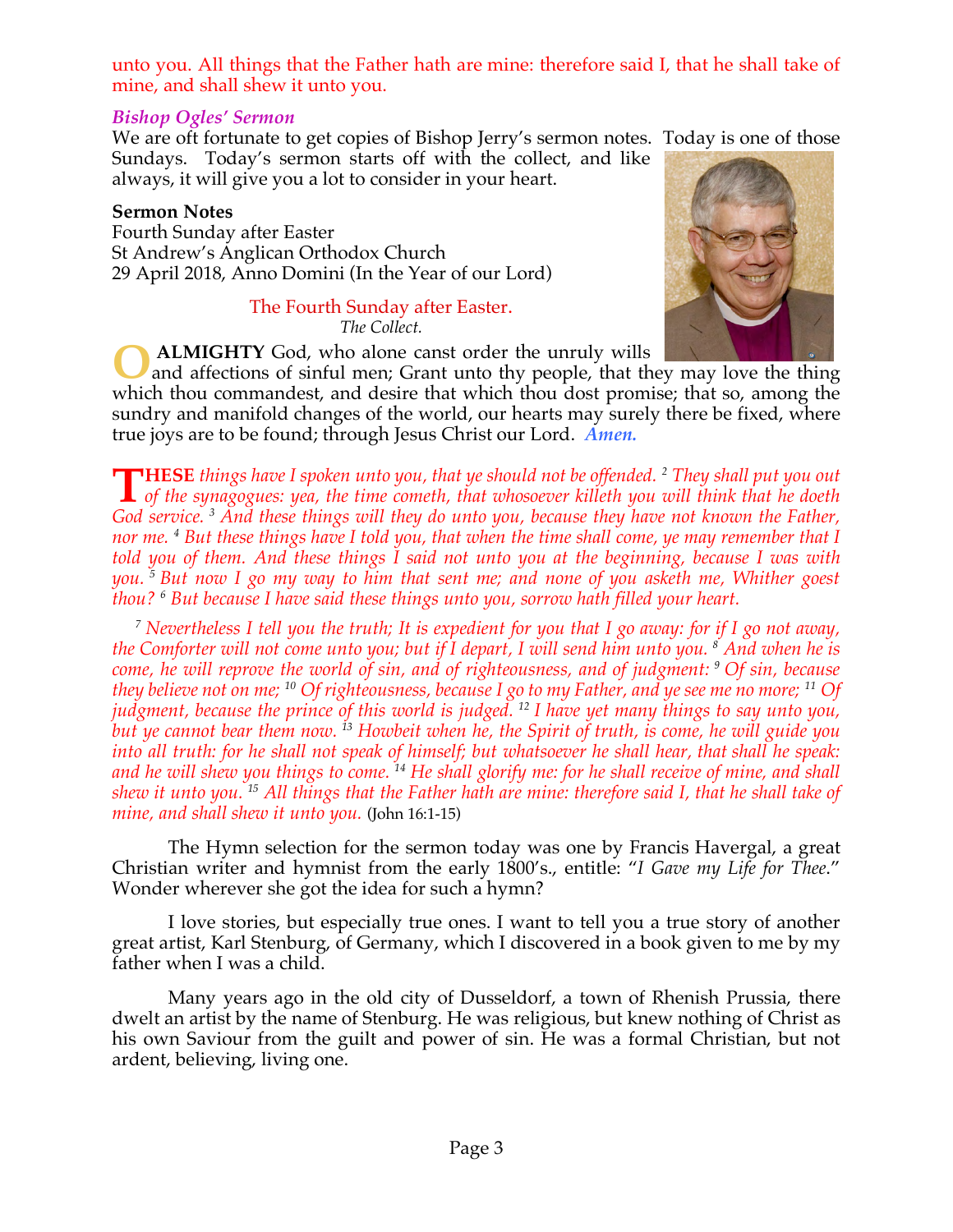He had been hired to paint a large picture of the crucifixion, and this he was doing- -not from any real love to Christ or faith in Him, but for money and fame. But in mercy, God brought this man to know the wondrous love which led Jesus Christ to suffer that awful death of the cross.

One beautiful spring morning, depressed, Stenburg was seeking recreation in the forest near Dusseldorf when he came upon a beautiful young gypsy girl of perhaps 17 years plaiting straw baskets.

When the girl saw Stenburg, she childishly jumped up and began to dance wonderfully.

Stenburg was so impressed by her striking beauty that he decided to hire her as a model for a picture of a Spanish dancing girl. He arranged with Pepita, for that was her name, to come three times a week to his studio to pose as a model.

She arrived on time, and as her large eyes roved around the studio looking at the paintings, she was full of wonder. The large one (the crucifixion) caught her eye. Gazing at it intently, she asked in an awed voice, pointing to the figure in the center, "Who is that?"

"The Christ," answered Stenburg carelessly.

"What is being done to Him?"

"They are crucifying Him."

"Who are those around Him with the bad faces?"

"Now, look here," said the artist, "I cannot talk while I work. Just stand as I tell you." The girl dared not speak again, but she continued to gaze and wonder.

Every time she came to the studio, the fascination of the painting grew upon her. Again she ventured to ask a question, for she longed to learn more of its meaning.

"Why did they crucify Him? Was He bad, very bad?"

"No, very good."

That was all she learned that day, but it added a little to her knowledge of that wonderful scene.

At last, seeing she was so anxious to know the meaning of the picture, one day Stenburg said, "Listen: I will tell you once for all, and then ask no more questions." Then he told the story of the cross, which was new to Pepita, though so old to the artist that it ceased to touch him. He could paint that dying agony, and not a nerve of his would quiver - but the thought of it wrung her heart.

Tears filled her large black eyes and she could hardly control her emotion.

Pepita's last visit to the studio had come. She stood before the great picture, reluctant to leave it. "Come," said the artist, "here is your money, and a gold piece over."

"Thanks, Master." Then turning to the picture, said: "You must love Him very much since He has done all that for you; do you not?"

Stenburg could not answer.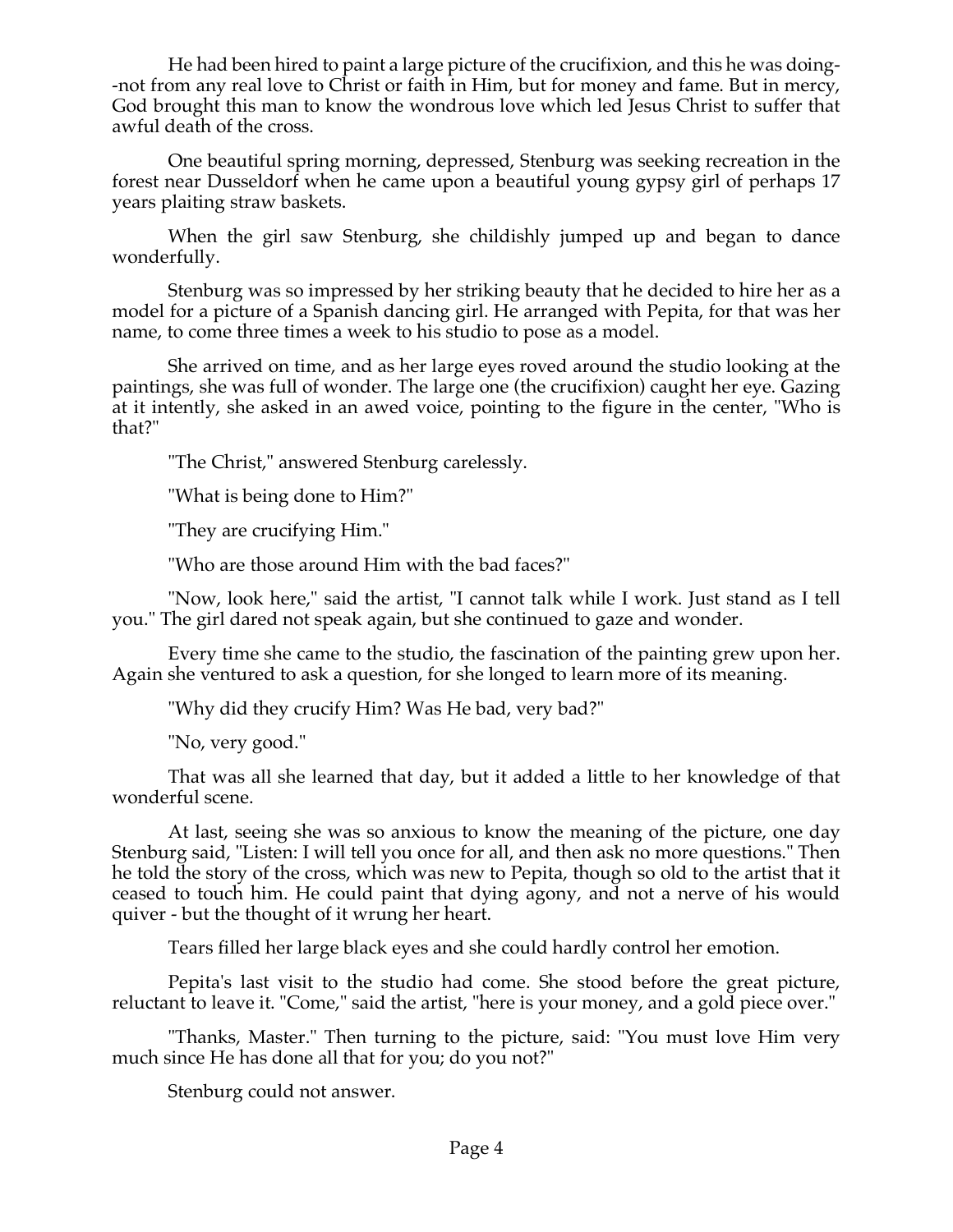Pepita with a sad heart went back to her people. But her words pierced Stenburg like an arrow.

God's Spirit sent the gypsy girl's words home to his heart. He could not forget them. "All that for you," rang in his ears. He became restless and sad. He knew he did not love the crucified One, and mere religion gave no rest to his troubled heart, nor brought him to know the peace of God.

Sometime after this Stenburg was led to follow a few poor people who gathered in a secluded place to hear the Bible read and the gospel preached.

There for the first time he met those who had a living faith, and he heard the simple gospel. He was made to realize why Christ hung upon the cross for sinners; that he was a sinner, and therefore Christ was there for him, bearing his sins.

Thus, God led the artist to repent of his sins and trust Jesus for salvation. He began to know the love of Christ and could say, "He loved me, and gave Himself for me."

Now he longed to make that wondrous love known to others. But how could he do it?

Suddenly it flashed upon him. He could paint. His brush could tell out the love of Christ. Praying for God's help in the work, he painted as never before, and the picture was placed among other paintings in the famous gallery of Dusseldorf. Underneath he placed the words--

"All this I did for thee; what hast thou done for me?"

Eternity alone will tell how many were led to Christ by the words and the painting.

One day Stenburg saw a poorly-dressed girl weeping bitterly as she stood by the picture. It was Pepita.

"O Master! If He had but loved me so!" she cried.

Then the artist told her how He did die for her, and rose again, poor gypsy girl though she was, as much as for the rich and great. Stenburg did not weary now of answering all her eager questions. He was as anxious to tell as she was to hear of the love of Christ. As the gospel was presented to her, she received it, and went from that room a sinner saved, rejoicing in that wonderful love. Thus the Lord used Pepita's words to bring the artist to Himself, and then used the artist's words to reveal Himself to her.

Months afterward Stenburg was suddenly called one night by a stranger to visit a dying person. Following his guide through the streets into the country and then beyond into the deep forest, at last they came to a few poor tents in a sheltered spot. In one of these he found Pepita dying in poverty, but happy in the precious love of Christ. He saw her die praising her Saviour for His love, knowing that He had taken all her sins away and that she was going into His blessed presence to be forever with Him.

Long after this, when the artist, too, had gone to be with the Lord, a wealthy young nobleman found his way into the picture gallery, and as he gazed upon the painting and words underneath it, God there and then spoke to his heart. It was Count Zinzendorf, who from that day became an earnest Christian, and also became the father of the Moravian missions by means of which God led thousands of souls to Himself. Such are the wonderful ways of God! Even sending missionaries to witness to some of my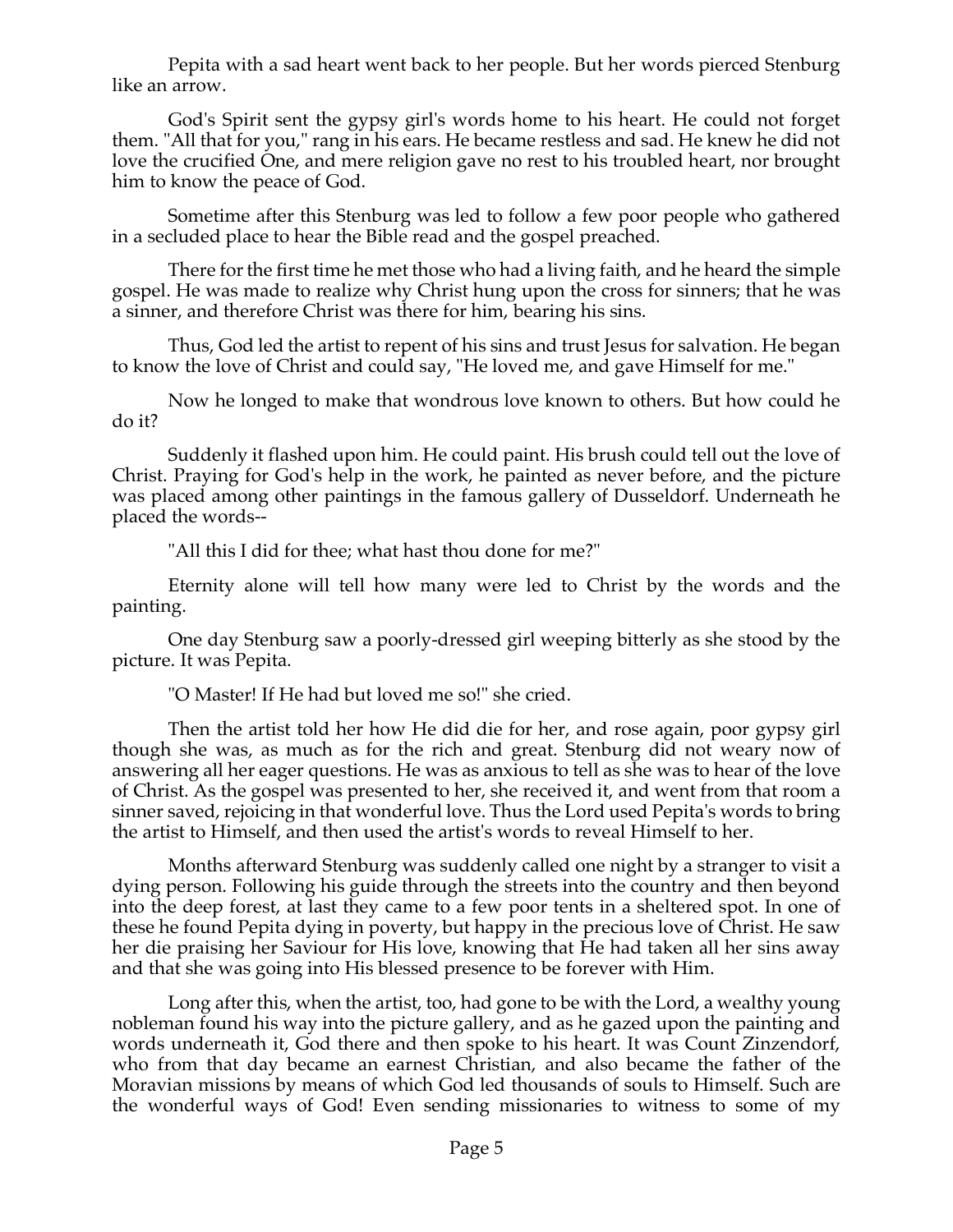ancestors in Georgia and Tennessee. His missionaries even opened a mission school at the plantation of a distant ancestor of mine, Chief Joseph Vann, at Spring Place, Georgia, to teach of Christ to Indian children.

Again, years later, a young lady was sent by her parents to Dusseldorf to study art there.

Her name was Francis Havergal. She visited the museum and viewed the painting of the crucified Lord, His eyes of love piercing her heart. The words for a hymn formed in her mind, and here we have the hymn we sang today.

*I gave My life for thee, My precious blood I shed, That thou might'st ransomed be, And quickened from the dead; I gave My life for thee, What hast thou given for ME?*

*I suffered much for thee, More than thy heart can know, Of bitterest agony, To rescue thee from woe; I've borne it all for thee, What hast thou borne for ME?*

*And I have brought to thee, Down from My home above, Salvation full and free, My pardon and My love; Great gifts I brought to thee, What hast thou done for ME?*

According to the text today, we learn that Christ must needs have returned to His Father in order that the Holy Spirit might come to us. The Holy Spirit emanates from the Father and the Son for the purpose of leading us into all truth. We may know the Bible very well, but without the prompting of the Holy Spirit, as in the case of Stendburg, we may not care so very much.

Christ came to us in a physical body. His ministry was limited geographically because a body can only be in one place at a time, but the Holy Spirit can be at all places and at all times. So in order that we might all come to the glorious knowledge of the Gospel, Christ sent His Spirit among us to lead, to teach, to convict, and to comfort. As in the example of this story, the waters of the Holy spirit gush forth upon a soul, and run freely beyond to many others.

This too is what changed the life of the great artist Stenburg, Count Zinzendorf, Pepita, and even me.

What have YOU given Christ?

He asked not for much – just your HEART!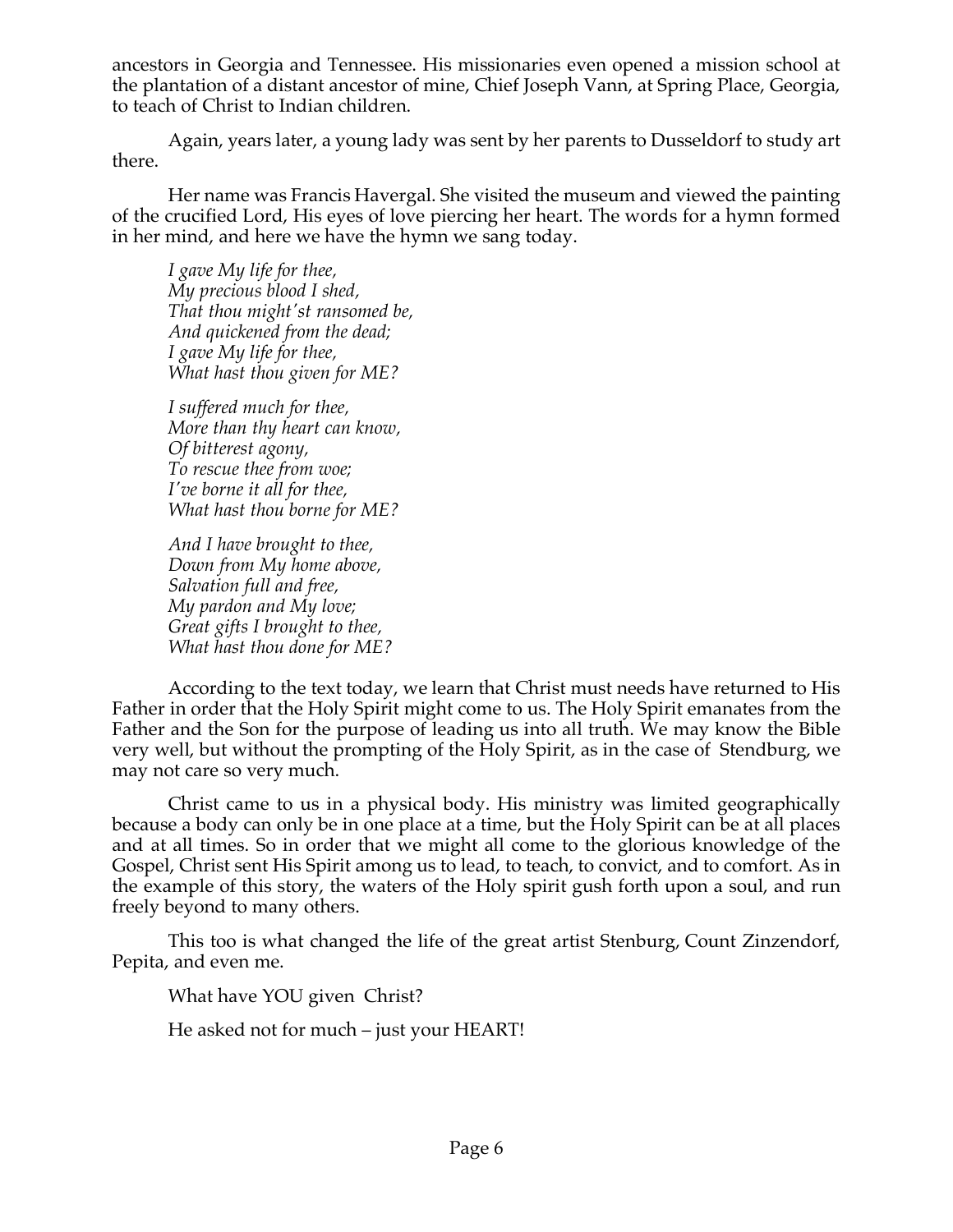# *Sermon – Reverend Jack Arnold - Time and Action Church of the Faithful Centurion - Descanso, California*



Today's sermon brought the Collect, Epistle and Gospel together and is partly contained in the forewords above.

We are in the Easter Season which consists of Easter and the following four Sundays, until we get to Rogation Sunday. This is a time we should work on centering our lives on the central figure in our religion, Jesus Christ.

Consider these words from the Collect:

… who alone canst order the unruly wills and affections of sinful men; Grant unto thy people, that they may love the thing which thou commandest, and desire that which thou dost promise; that so, among the sundry and manifold changes of the world, our hearts may surely there be fixed, where true joys are to be found…

The very first phrase is critical to understanding our relationship with the world. We want to follow our own hearts and they will lead us down the path to Donkey Island and eventually the pit. This explains the "unruly wills and affections of sinful men." Our natural wills and affections are towards sinful things and not that of God. They are not naturally peaceful and loving wills and affections but that of violence and evil doing. It has been that way ever since Adam and Eve disobeyed God in the Garden of Eden. God's commandments to us are to re-shape our affections from things of mammon, to things of eternity. This is what the collect is talking about when it says "who alone canst order the unruly wills and affections of sinful men". Only God can help us to re-shape those sinful wills and affections. It requires tweaking our perspective on what is best for us to match with what God knows is the best for us. He knows us far better than we do, and knows what is actually best for us. We have one hope; that we will listen to the instruction God freely offers us. If we will just do what He asks we will find true joy.

We have to internalize His commands into our hearts through listening and then through repetition, action. This is the only way we can follow His Commandments and show the World we follow Him. It is not enough to hear the Word only, we need to live the Word. Showing others that we are dedicated to following the Lord, and not just saying that we are following the Lord is how we can truly follow Him. For all of the above to happen we have to let God into our hearts, souls, minds and bodies and let His Directions carry us through life. We have to allow room in our soul and hearts for the Holy Spirit to operate and give us that direction. We have to overcome our resistance to letting Him in, so that we can let Him in. Because we cannot change ourselves; we need God's help, also the Holy Spirit's help, in changing ourselves. We have to do a hard boot to use computer speak and restart our lives in a new direction, 180 degrees opposite from our previous, more sinful lives.

Our life will be better when we follow His directions and if we will allow God to rule us and desire His help, we will be able to attain the state of happiness we will then deserve. He knows what is right and what is wrong for us. He does not want us to lead so called puritanical lives with no fun allowed whatsoever, but we must have fun the right way and not the wrong way. The right way can lead to a lifetime of happiness, whereas the wrong way leads to a life time of misery. Many people think that God forbids things for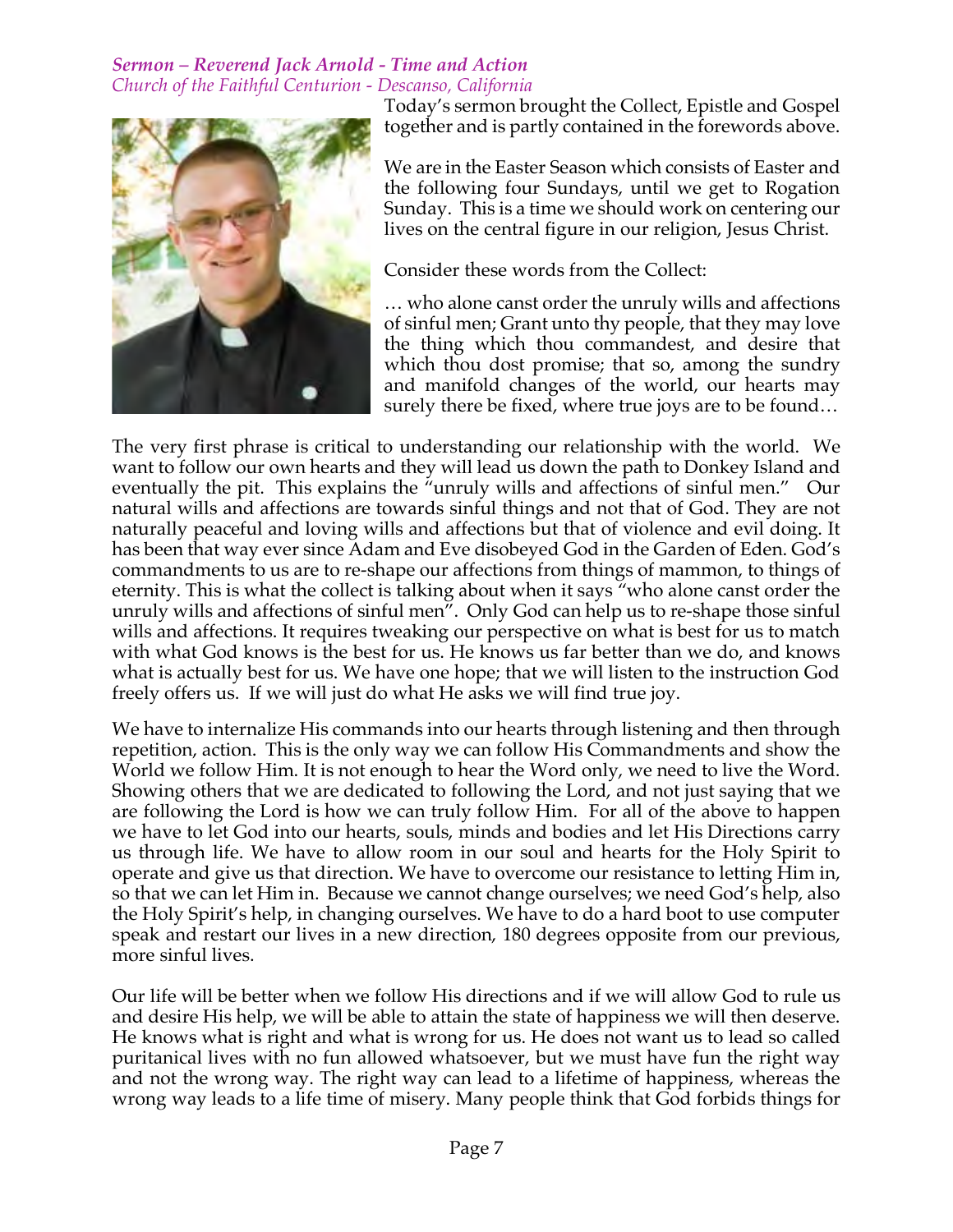us, because He does not want us to have fun. Nothing can be further from the truth. He forbids things harmful for our spiritual well being, and allows us to have clean spiritual, joyous things in our life to develop our spiritual well being. Those people confuse the things that are harmful for our spiritual well being with fun and think that the things that are actually helpful for our spiritual well being are not fun. When it is completely not the case. The Holy Spirit will help us to truly see what is harmful for us and what is not harmful for us.

We need God's help (this is one of the places the Holy Ghost comes in) to be able to want for ourselves that which He Wants for us. If we can desire what He Wants, our ability to follow His Instructions will be much enhanced. And not only will they be much enhanced, but the more we follow His Instructions, the easier it will be for us to continue on that straight and narrow path towards heaven.

We are God's creatures, first among all His Creation with all the privileges (which we like) and all the responsibility (which we are not so keen on) which come with that status. All good comes from God, who is always with us; always the same; a true bearing in world in a constant state of flux. While the world may change, the Word will never change, no matter what happens in the world today. His Word is refreshing constant, in this world where things are changing every few years it seems, but His Word will never change. Its meaning never changes, as God never changes. As God is truth, which by its nature cannot change, so should we never change in our beliefs towards Him. It is refreshing to have Him in our lives as a constant we can always cling to when we get in trouble. Whenever it is a simple problem, such as a computer program malfunctioning, or a complex problem, we can turn to Him in our day of trial and find ourselves comforted. We need to listen to not only Him, but those around us, think before we speak, think more before we act in haste. We must put ourselves to good and separate ourselves from evil and superfluity of naughtiness so we can hear His Word, which will save our souls.

# So, how can we hear?

When Jesus got ready to leave this world for His, He told the disciples that He would send them the Comforter, the Holy Ghost, to keep them in Him and to help them understand what they had so far been unable to truly grasp. Unless we allow the Holy Ghost to enter into our hearts, we will never understand that which is from God. This is an important concept with messages that are not from God being bombarded across the world through principalities and powers of this world. Only the Holy Ghost can help us remain grounded within the truth. We need the Holy Ghost to enter into us that we might be able to hear the Word of God, and more important than just hearing the Word, we need the Holy Ghost to be able to act upon the Word. We must allow the Holy Ghost to enter in to our hearts and souls so we can understand what God has for us. It is that simple. Open your heart, pray for God to send Him into that open heart.

For with the Holy Ghost's help, you can hear, understand and act on The Word.

The time is now, not tomorrow. The time has come, indeed. How will you ACT?

It is by our actions we are known.

# **Be of God - Live of God - Act of God**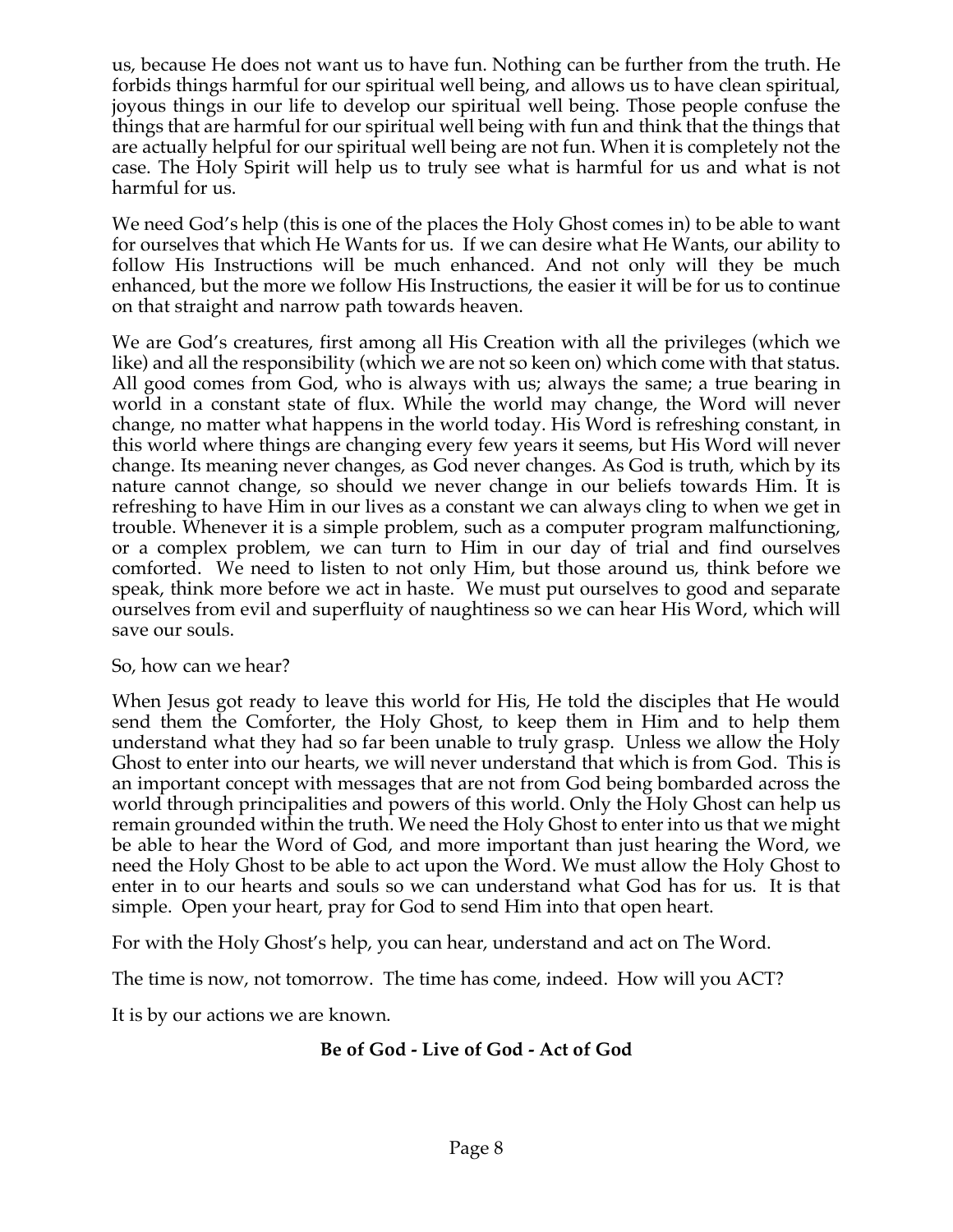# *Roy Morales-Kuhn, Bishop and Pastor - St. Paul's Anglican Church - Anglican Orthodox Church*

Bishop Roy is pastor of the biggest AOC parish West of the Mississippi and is in charge

of the Diocese of the Epiphany, as well as the Missionary Diocese of the Caribbean, Central and South America.

> **Fourth Sunday after Easter** *If you see me, you see the Father* 29 April 2018, AD Psalm 116 • Job 19:21-27a •John 12:44-50

#### The Fourth Sunday after Easter. *The Collect.*

**ALMIGHTY** God, who alone canst order the unruly wills and affections of sinful men; Grant unto thy people, that they may love the thing which thou commandest, and desire that which thou dost promise; that so, among the sundry and manifold changes of the world, our hearts may **O**



surely there be fixed, where true joys are to be found; through Jesus Christ our Lord. *Amen.*

### *John 12:44-50*

**ESUS** cried and said, *He that believeth on me, believeth not on me, but on him that sent me. 45 And he that seeth me seeth him that sent me. 46 I am come a light into the world, that whosoever believeth on me should not abide in darkness. 47 And if any man hear my words, and believe not, I judge him not: for I came not to judge the world, but to save the world. 48 He that rejecteth me, and receiveth not my words, hath one that judgeth him: the word that I have spoken, the same shall judge him in the last day. 49 For I have not spoken of myself; but the Father which sent me, he gave me a commandment, what I should say, and what I should speak. 50 And I know that his commandment is life everlasting: whatsoever I speak therefore, even as the Father said unto me, so I speak.* **J**

In order to understand this passage of scripture you must go back several verses to what was happening with those who were listening but not learning about Jesus, starting at Verse 37:

**UT** though he had done so many miracles before them, yet they believed not on him: **B**UT though he had done so many miracles before them, yet they believed not on him:<br>38 That the saying of Esaias the prophet might be fulfilled, which he spake, Lord, who had hall helianced are monoth and to whom hath the hath believed our report? and to whom hath the arm of the Lord been revealed? 39 Therefore they could not believe, because that Esaias said again, 40 He hath blinded their eyes, and hardened their heart; that they should not see with their eyes, nor understand with their heart, and be converted, and I should heal them. 41 These things said Esaias, when he saw his glory, and spake of him.  $\alpha$  Nevertheless among the chief rulers also many believed on him; but because of the Pharisees they did not confess him, lest they should be put out of the synagogue: 43 For they loved the praise of men more than the praise of God.

The "fear factor" was kicking in here. Although those who followed him; both his close disciples and those who were curious, were being exposed to many signs and wonders; a fair number still did not believe Jesus. So Christ makes reference to the Isaiah passage,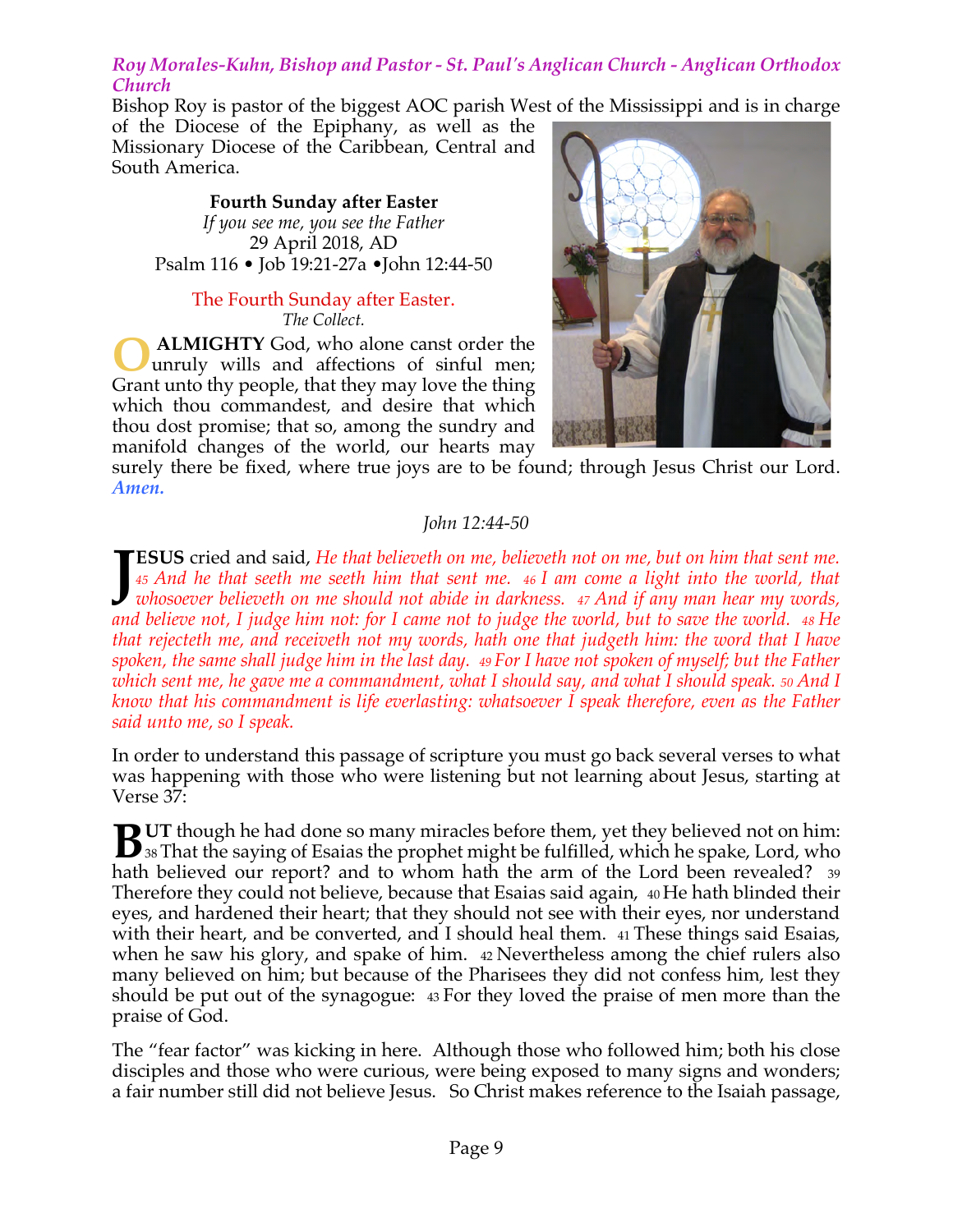once again using scripture to interpret the heart of man, and also to show prophecy being fulfilled. Now mind you this is just before Christ is arrested, so there are still some things that are not quite clear to the close followers let alone anyone else who walked with Jesus.

We now go back to this passage that relates to an incident that predates the death of Christ. This is so we can see that all along Jesus was "telegraphing" his ministry and the future of his Church to his closest disciples. They just weren't getting it at first. They weren't getting the telegram. With hindsight we, having the Word written down, can see what those living this time could not see very clearly.

It is still this way today. We are sometimes afraid to share why we are different from the regular person on the street. (v. 42,43).

Now comes the interesting part. Even if we don't believe, Christ isn't condemning you, the Word of God is; if you don't believe that, list off the Ten Commandments, and see if you have kept them all. Jesus told the rich young ruler to keep the Commandments, for if you have broken one; you have broken them all. Wow.

Some people will say Jesus came to replace the Law, well yes and no. When asked which of the Commandments was most important he answered the Scribes with this from Matthew 22:37-40 37 Jesus said unto him, *Thou shalt love the Lord thy God with all thy heart, and with all thy soul, and with all thy mind. 38 This is the first and great commandment. 39 And the second is like unto it, Thou shalt love thy neighbor as thyself. 40 On these two commandments hang all the law and the prophets*.

Can we say that we keep these commandments every day It is hard at times to love your neighbor. Loving God, maybe not so hard. But loving your neighbor, that, at times, takes a great deal of work to fulfill. Reflect upon the Words of Jesus.

Jesus gives us a clue as to what he is doing now in heaven, sitting at the right hand of God. He is doing the Father's will. He is advocating for each and everyone of us who call upon his name and are saved. Now that is a great comfort. He tells us that his words, which come from the Holy God, whom we cannot approach because of our sin, condemns us.

But he, being the Savior, doing the will of his Father, seeks to save us. Interesting paradox. Jesus words, "not of his own accord, but the Father who sent me commanded me what to say and how to say it. I know that his command leads to eternal life." The paradox being; "I do not judge them who do not keep the Word of God, the words I speak will condemn them at the last day."

Have you ever wondered about the unpardonable sin? Here in these passages you will find the clue. When the Church is set up and reaching out to the lost, it is working through local believers who are guided by the Holy Spirit. When the Holy Spirit awakens a lost soul, through the Word of God, the example of a Christian neighbor, the kind word of a friend, loved one, or even a stranger; that person has the choice of their lifetime. They can accept the perfect gift of God, the Son of God, Jesus, who is crucified in our place, dies, is buried and comes back from the dead to save us from eternal Death; or they can reject that gift.

That my friends is the unpardonable sin. If you reject the perfect gift of God, the ultimate sacrifice, given for you, then you will face condemnation on the last day. Once condemned because of your rejection of Jesus and his perfect work, you go to eternal, unforgiven punishment.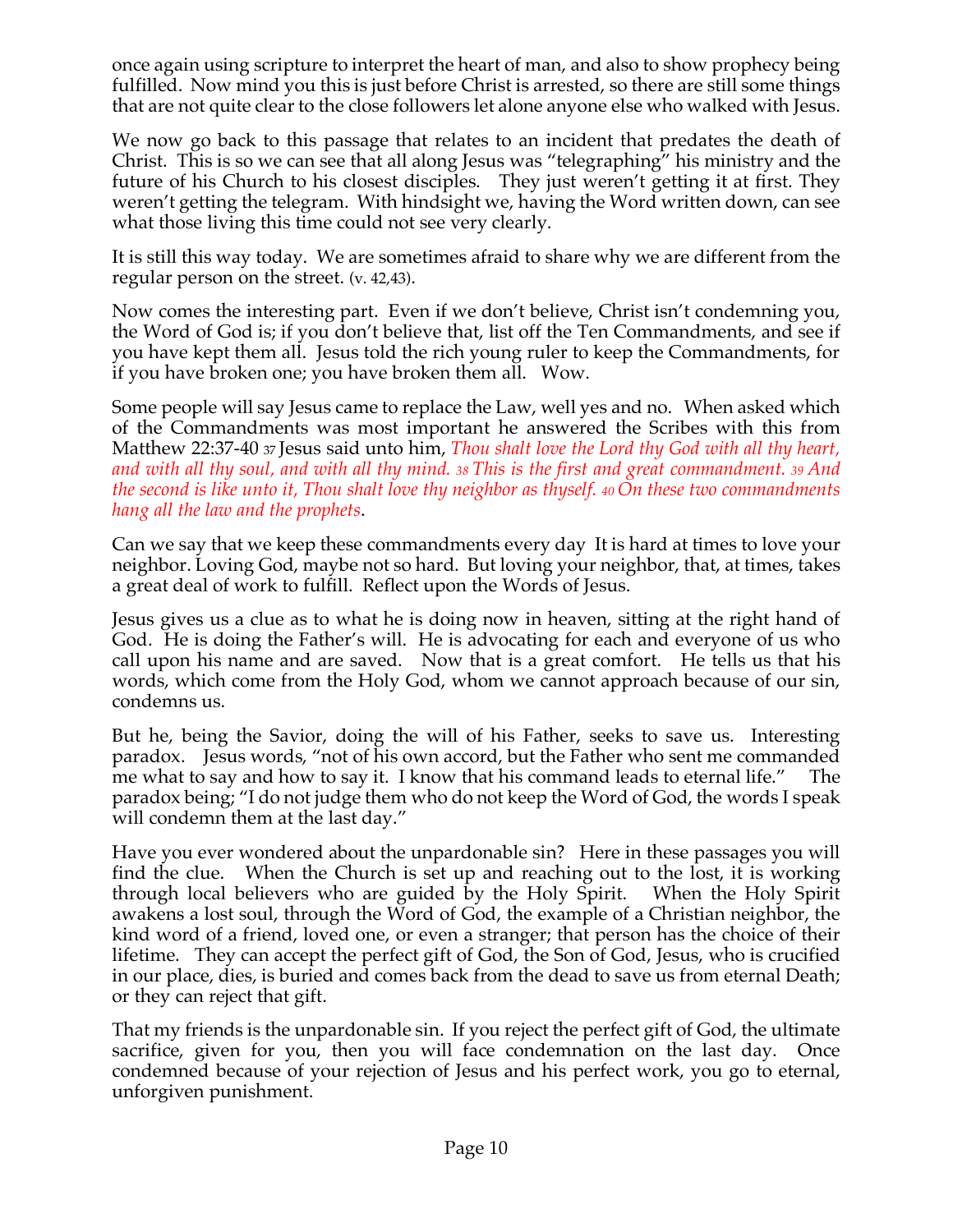Notice Jesus still gives you one last opportunity: "I know that his (God the Father) command leads to eternal life. So whatever I say is just what the Father has told me to say."

# **Believe and be saved.**

Let us pray:

**GRACIOUS** Father, since it is of thy mercy, that another day is added to our lives; GRACIOUS Father, since it is of thy mercy, that another day is added to our lives;<br>We here dedicate both our souls and our bodies to thee and thy service, in a sober, righteous, and godly life; in which resolution, do thou, O merciful God, confirm and strengthen us; that , as we grow in age, we may grow in grace, and in the knowledge of our Lord and Savior Jesus Christ. *Amen*

**TOW** unto him that is able to keep you from falling, and to present you faultless **NOW** unto him that is able to keep you from falling, and to present you faultless before the presence of his glory with exceeding joy; to the only wise God our Savior, be glory and majesty, dominion and power, both now and ever. *Amen*



# *Rev Bryan Dabney of Saint John's Sunday Sermon*

We are fortunate to have Bryan's Sunday Sermon. If you want people to come to The Truth, you have to speak the truth, espouse the truth and live

the truth. This is really a good piece and I commend it to your careful reading.

# **Fourth Sunday after Easter**

In today's gospel lesson, our Lord promised the disciples he would send the Holy Ghost the Comforter to reprove the world of sin (v.8). To reprove a thing means to call attention to it in the form of a rebuke. It means identifying sin as anything thought, word, or deed— that is objectionable to God. Sin cannot hide from the light of God's Spirit as he will make it manifest and open— shed of its disguise— for all to see.



The Holy Ghost also directs us in the use of God's word written. For within its sacred pages, we have been supplied with examples for our edification (v.13). Consider the following passages for they reveal both the error as well as the consequence for sin:

In Numbers 25:1-9, the Hebrews turned away from the Lord God to worship the Moabite gods at Peor and were punished with a plague.

In Judges 2:11-15, it is noted that following the death of Joshua, the Israelites did evil in the sight of the LORD and served the gods of the Canaanites, Ammonites and Moabites. Because of this, God gave them over to those people to punish them until such time as they repented and called again upon his name.

In I Kings 16:28-33 and 17:1, we find Ahab, king of Israel, worshiping and serving Baal and Astarte which resulted in a curse on his kingdom as well as upon himself and his entire dynasty.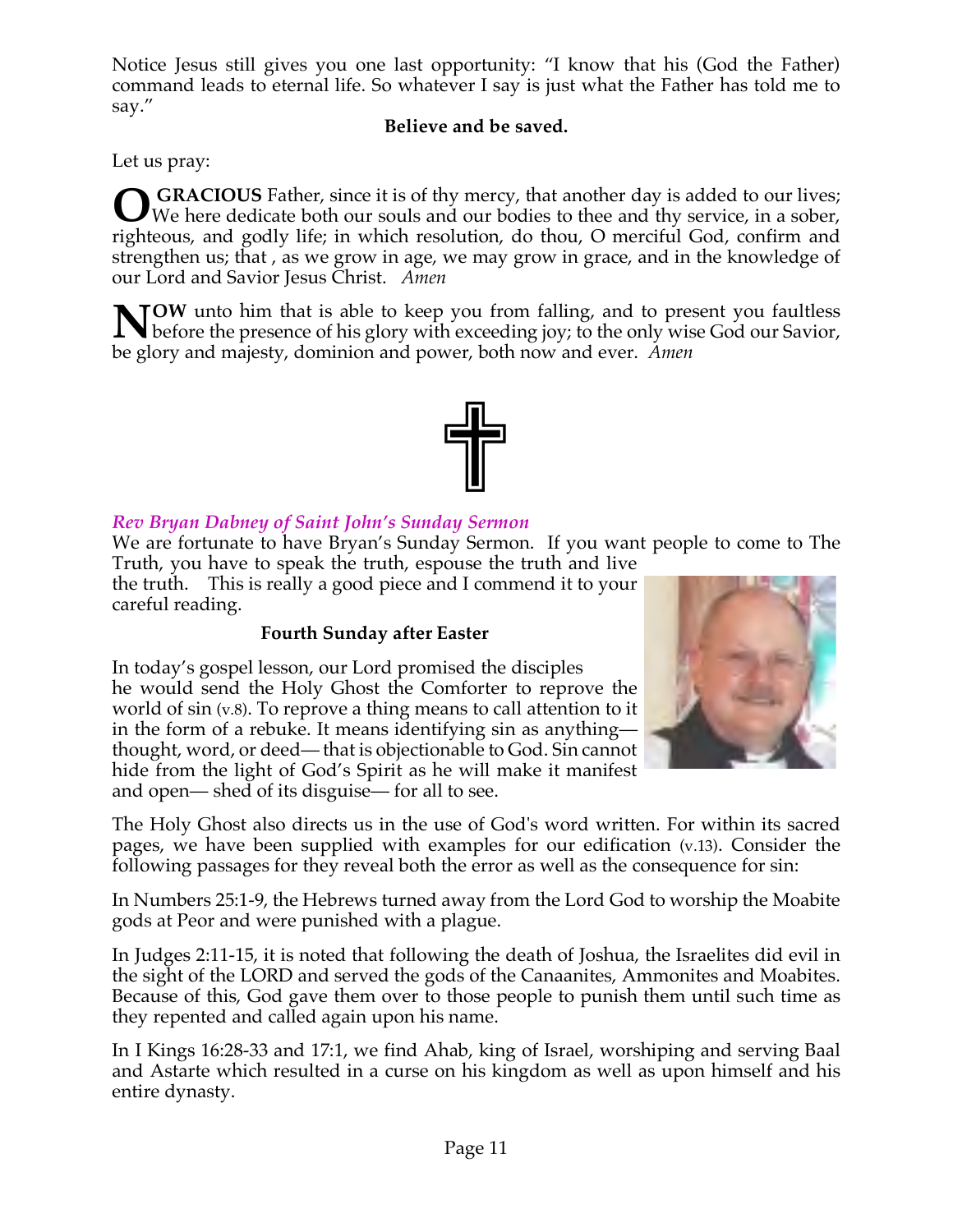In II Kings 21:13, 15, Manasseh, king of Judah, rebuilt the high places where foreign deities were worshiped and built altars for all the hosts of heaven in the house of the LORD. Because of this, the Lord God promised: I will wipe Jerusalem as a man wipeth a dish, wiping it and turning it upside down...because they have done that which was evil in my sight and have provoked me to anger, since the day their fathers came forth out of Egypt, even unto this day.

Several of the prophets spoke against the idolatry of the children of Israel. In Isaiah 44:9- 20, the prophet penned a scathing piece concerning the utter futility of idol worship. He detailed how a man fashioned a deity from the trunk of a tree. The prophet— in a clearly mocking tone— observed how an idolater used part of the wood to warm his home and cook his food, while with the other portion he made a god to bow before. Isaiah saw, first hand, how the people of Judah had been redeemed from the hand of the Assyrians by the LORD under King Hezekiah, as well has how quickly they turned their backs on him. He called the people to return to a proper worship of the LORD, but his pronouncements fell on deaf ears— just as the LORD had told him (Isaiah 6:9-13).

The prophet Jeremiah also saw the evil of the children of Israel. Speaking under the influence of the Holy Ghost he said, I will utter my judgments against them touching all their wickedness, who have forsaken me, and have burned incense unto other gods and worshiped the works of their own hands (1:16).

These are, of course, only a few of the numerous examples found within the pages of Scripture. But lest you think "that was then, this is now", beware! The Christian Church also has a checkered past of heresies and intermural squabbles. Within the New Testament we find the following:

St. Paul (in Acts 20:28-31), warned the Ephesians elders to: *Take heed therefore unto yourselves and to all the flock, over which the Holy Ghost hath made you overseers...for I know this, that after my departing, shall grievous wolves enter among you...also of your own selves shall men arise, speaking perverse things, to draw away disciples after them*.

Again in Galatians (1:6-9), the apostle warned: *I marvel that ye are so soon removed from him who called you into the grace of Christ unto another gospel, which is not another; but there be some that trouble you and would pervert the gospel of Christ. But though we, or an angel from heaven, preach any other gospel unto you than that which we have preached unto you, let him be accursed... if any man preach any other gospel unto you than that ye have received, let him be accursed.*

He also advised the Colossians (2:8) , *Beware lest any man spoil you through philosophy and vain deceit, after the traditions of men, after the rudiments of the world, and not after Christ.* 

And to the youthful Timothy (II St. Timothy 4:2-4) he wrote: *Preach the word! Be instant in season and out of season; reprove, rebuke, exhort with all longsuffering and doctrine. For the time will come when they will not endure sound doctrine; but after their own lusts shall they heap to themselves teachers, having itching ears; and they shall turn away their ears from the truth, and shall be turned unto fables*.

St. Peter noted in his second epistle (2:1): *But there were false prophets also among the people, even as there shall be false teachers among you, who privily shall bring in damnable heresies, even denying the Lord that bought them*...

Several years ago, I read a position paper by one benighted soul who wrote, "God is like an ocean who washes up on different shores in different forms." If that were even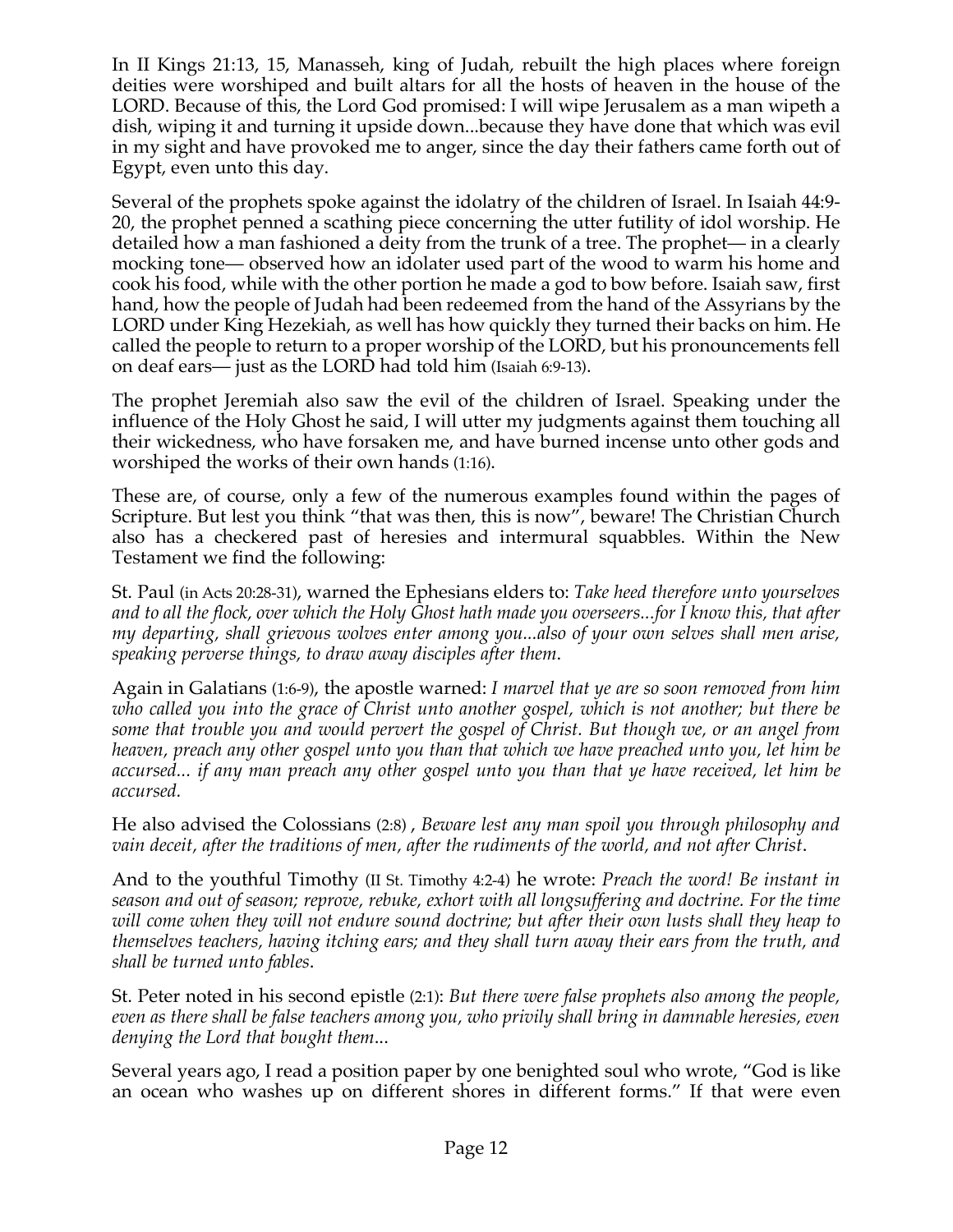remotely true, then God would have not commanded the children of Israel to avoid the religious practices of the various nations surrounding them. Remember, the Holy Ghost guides us into all truth, so such an idea did not come from on high, but from our adversary who had succeeded in leading that poor soul away from God.

God's works are apparent to all who would but open their eyes to behold them. Some are easily understood while others are amazingly complex and mysterious. As he informed Isaiah (55:8), his ways are not like ours, neither are his thoughts like our thoughts. Yet, God would not have us ignorant as he has given us his word written to serve as a light unto our path and a lamp unto our feet. Within its pages, the truth about God and ourselves is clearly set forth. Ergo, all who are of his elect and beloved, as St. John noted in his first epistle (2:3), will heed the words of Scripture.

God revealed himself to the Hebrews in the wilderness via the works of Moses and Joshua. He gave his promise of redemption through the prophets, and he confirmed said promises through the miracles and teachings of his only begotten Son. Needless to say, the world was not satisfied. Truth be known, the world will never be satisfied because its master will not allow that to happen. Consider the following questions: Are you a child of God, or are you a child of the god of this world? Do you hear and heed the gospel message, or do you turn to pagan teachings and practices for relief? Do you believe God has sent the Comforter into the world to reprove the world of sin or, do you deny the judgment of God in favor of a more inclusive approach to salvation?

The true and faithful Christian will answer in the affirmative the first portions of each of the aforementioned questions. They will also heed the urging of Holy Ghost by turning from sin and degradation. They will not take God's Spirit lightly. And because they understand that the workings of the Holy Ghost are for their edification, they will not quench the Spirit of God but will keep their vessels— their bodies— as clean and swept as they can for they know who resides within them.

As faithful Christians, we are in eager anticipation of the coming marriage feast of the Lamb. Nevertheless, our attendance at that long-called for gathering of the saints can only be realized via our obedience to our Lord. May our good and gracious God grant you his peace and blessing as we await the return of the King of kings and Lord of lords, and that he would via the power of the Holy Ghost cleanse you from all unrighteousness and sin.

Let us pray,

**ATHER**, help us at all times to love those things which thou lovest and to seek those **TATHER**, help us at all times to love those things which thou lovest and to seek those things which are above where you sit; for this we ask in the name of him who now site at require the distance direction of the set of sits at your right hand interceding for us, even our Saviour Jesus Christ. *Amen*.

Have a blessed week, Bryan+

# *People in our Prayers* - http://faithfulcenturionprayerteam.blogspot.com/

#### **Why? Prayer is an extremely important activity.**

It is not that God knows not our needs, for He surely does. Yet, Jesus commanded us to ask God for those same needs. In addition to the obvious of asking God for help, offering thanksgiving and the like, prayer helps us focus our thoughts on how we might do God's work.

The Prayer Team of the Anglican Orthodox Church was established to help our members and fellow Christians pray for those in need and to give thanks as well for the blessings we have been granted.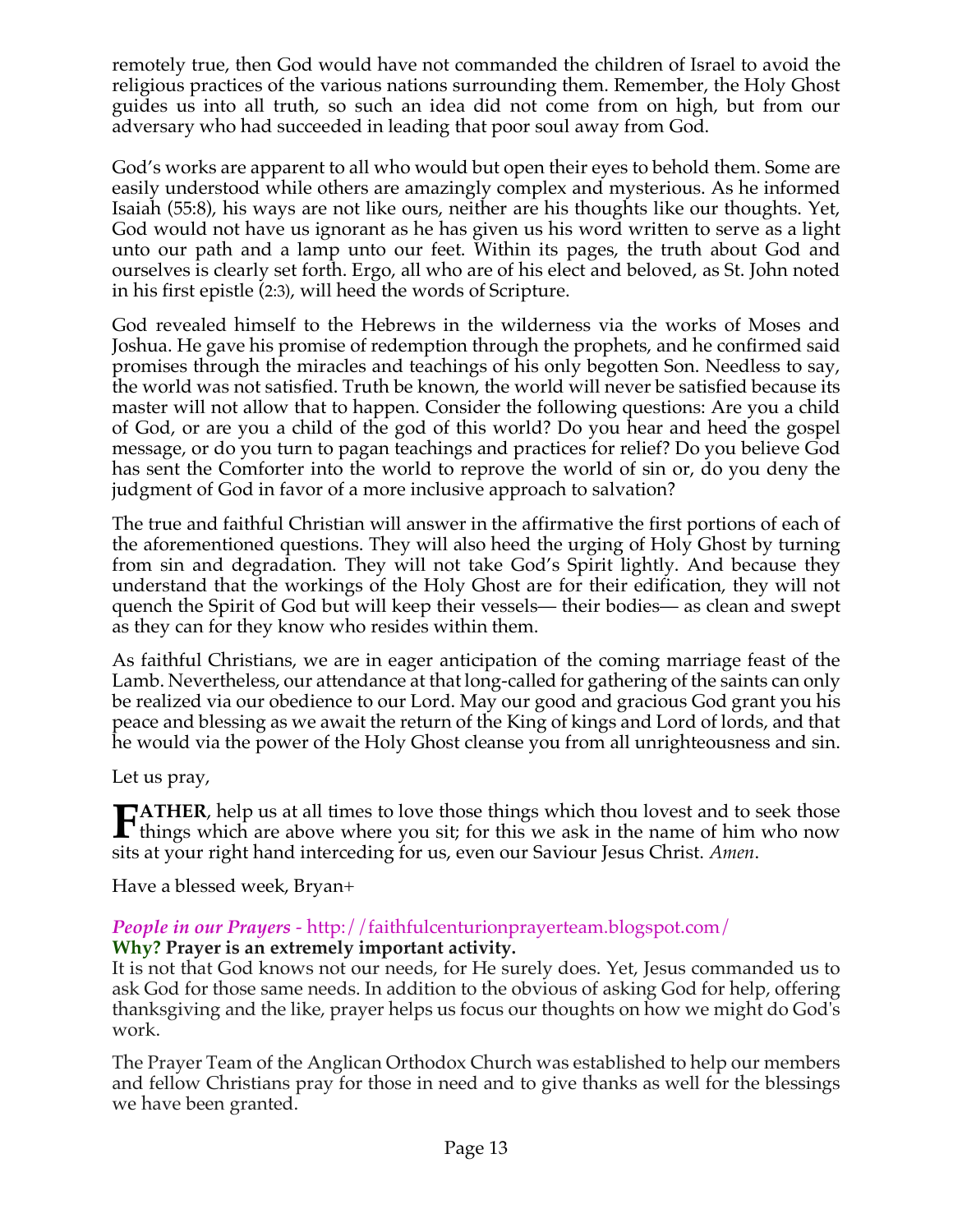#### **Who can be on the list? Do I have to be a member of the Anglican Orthodox Church to be prayed for?**

No! The only qualification to be on the list is that you want our prayer team to pray for you. We are Christians and are happy to pray for you, no matter who you are. If you want help from God, you are our kind of people.

#### **What is the commitment from the prayer team?**

Each member of the team will pray for the desired outcome at last once per day.

#### **How do I get myself or someone else on the prayer list?**

You can email one of the prayer team leaders: Jack - jack@faithfulcenturion.org or Dru dru@ faithfulcenturion.org, or call the office at (619) 659-3608 or fill out a prayer card at your church.

#### **What should I ask for?**

Depends on what you want. Some people merely want God to be asked to heal their ills and be mentioned by their first name, others want a specific outcome and / or have more of their personal information known to the team. Ask for what you want. It is your desire and need for prayer the team is attempting to meet. For typical examples, see the list below.

#### **Updating the Team**

If you are on our prayer list, or if you have submitted a person that you have asked us to pray for, please update one of the team members or Hap in person, by telephone or email. It helps to be able to pray specifically for these individuals including their specific needs; plus if they get better, it is our happy duty to give thanks!

Please note that on the yellow (maybe green or orange if you get an old one) cards at church, you can ask that those to be prayed for have their names disseminated to the prayer team. Those names will be said in church and appear here. Or, you can ask that their names and purpose be kept confidential, then only Hap will know to pray for them.

#### *Prayer List Notice – If you have someone on the prayer list and their needs have changed, please let us know. We'd like to update our prayers to reflect the need and most important to give thanks!*

#### *Travel*

- *Tricia, Whitney, and Landon* are on travel to the British Virgin Islands for work. Pray they have a safe travel and a productive time there.
- *Hap, Dru and Jack Arnold* are on travel to Charleston, South Carolina to the 91 Squadron Reunion.

#### *Move*

*The Thomas Family* are now in Virginia on what was to be a headquarters tour. Pray for peace of mind for Kurt and for Mary and the kids.

#### *Immediate Prayer Please*

*Bruce Arnold* is currently hospitalized with Atrial Fibrillation and an enlarged heart. He has had his heart stopped and re-started, as well as a temporary boost pump installed and removed. All seemed well, then the Atrial Fibrillation returned, his heart was re-started once more and seems to be beating well now. Please pray for guidance for the medical team treating him that they might find a solution to regulate his heart. Pray for peace of mind for Bruce, his wife Milly and his children Megan, Kikki and Bruce, Jr.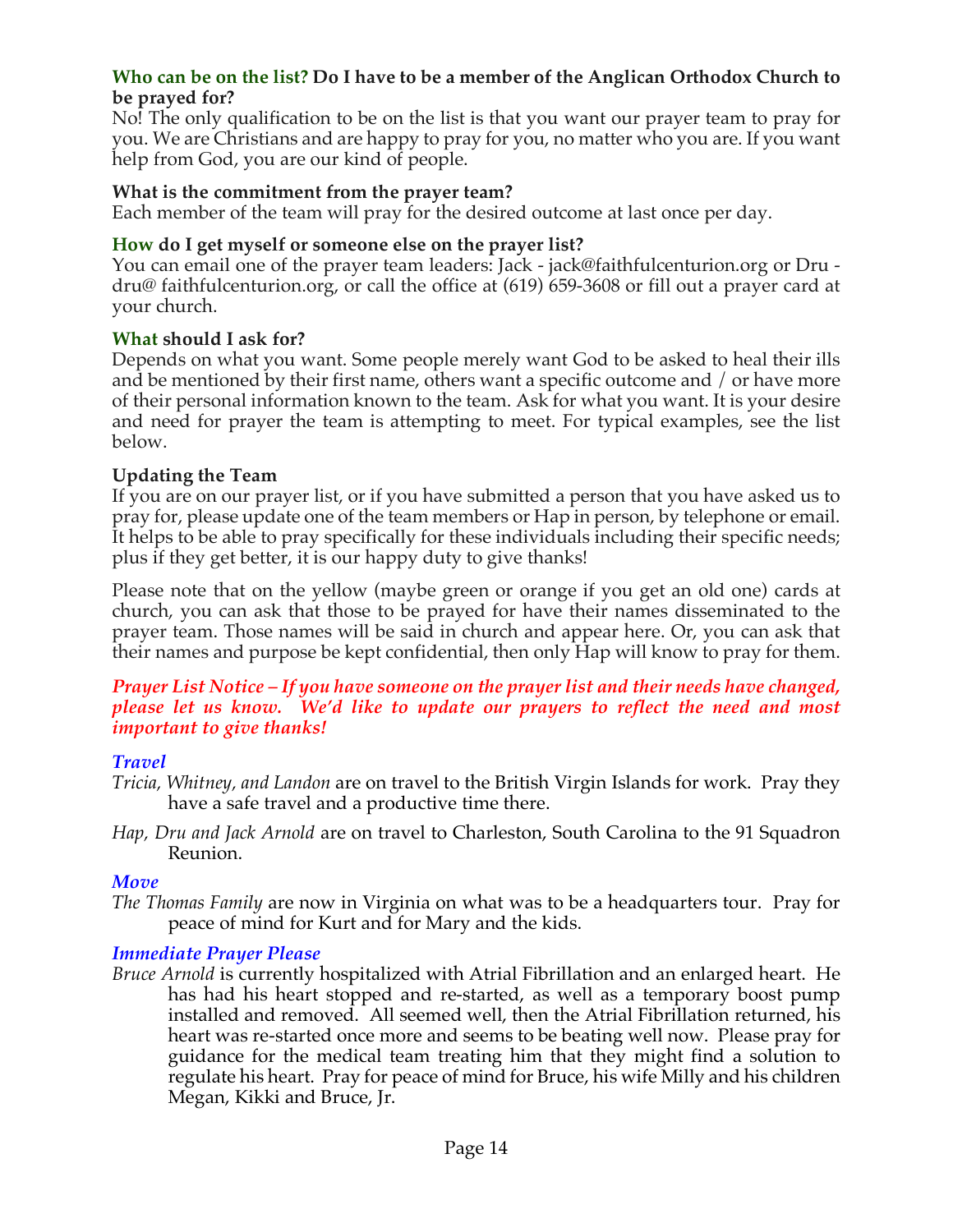- *Ken Harris* lost his wife Carol in December after many many years of happy marriage and is really lost and unable to regain his place here on earth. Please pray that he will be able to adjust to her passing and concentrate on those things which he needs to do in order to be an effective and useful member of society here and now. He has much left to do here and right now, he just cannot see his way clear to doing those things. Please pray he will look to God for solace and help at this time of need.
- *Evelyn*, an 88 year young woman recently experienced a TIA affecting her sight, speech and walking. Please pray for God to guide those treating her and for her to let God carry her worry.
- *Tricia* broke her left arm and it seems to be recovering slowly. Please pray God will enter in to her, help her to regain range of motion in her arm so that she will not require surgery. She would appreciate your prayers for healing and patience.
- *Chelsea Brown* has need of God's strength and guidance for her, her daughter Lauren and those around her. Her life has been in turmoil for the past two years. Chelsea was in an accident which left her without the use of her right arm for almost two years, though after two surgeries it is back, her daughter has had three sets of lung blood clots, dropped out of college and lost her job and car due to another accident. Things are very bad for them, they need housing as they are about to be evicted from their current apartment. Please pray that God will give them the direction and strength they need and that the government officials in Raleigh will see clear to provide housing.
- *Dakota* had to be life flighted from Enterprise to Birmingham, Alabama. He is having seizures. Please pray for peace of mind and soul for Dakota and his family and for inspiration and understanding for the medical team treating him that they might find a solution to the seizures.
- *Ron Cole Klages* is a patriotic former Marine who has debilitating blood clots pursuant to cancerous growths on his liver and unknown other places. Please pray for the medical team treating Ron that they might pay attention, do their very best and be open to God's guidance.
- *Jill* was on life support; her family members traveled a great distance to see her and returned home safely. Jill's condition improved to critical, but needs your prayers to continue her recovery.
- *Samson Hendrik* has prostate cancer and his kidneys are not working. Pray our Lord Jesus Christ will be close to him and his family of friends during this illness.

#### *Departed*

- *Brent*, brother Tommy groundskeeper for the AOC National office, left for home on 24 April 2018. Please give thanks for a safe passage to his real home in Heaven and for trust in our Lord and comfort for his family and friends who of necessity remain behind, in particular his three children.
- *Claudia Jean Ryan* left for home early the morning of 23 March 2018, after a short and hard battle with cancer which began on 2 January 2018. Claudia and her husband Al, an Anglican Deacon, have great faith, strong will and trust in the Lord. They ask you give thanks for her time here on earth and a safe passage from the Shadowlands to home. Pray for comfort and strength for her family who of necessity remain behind.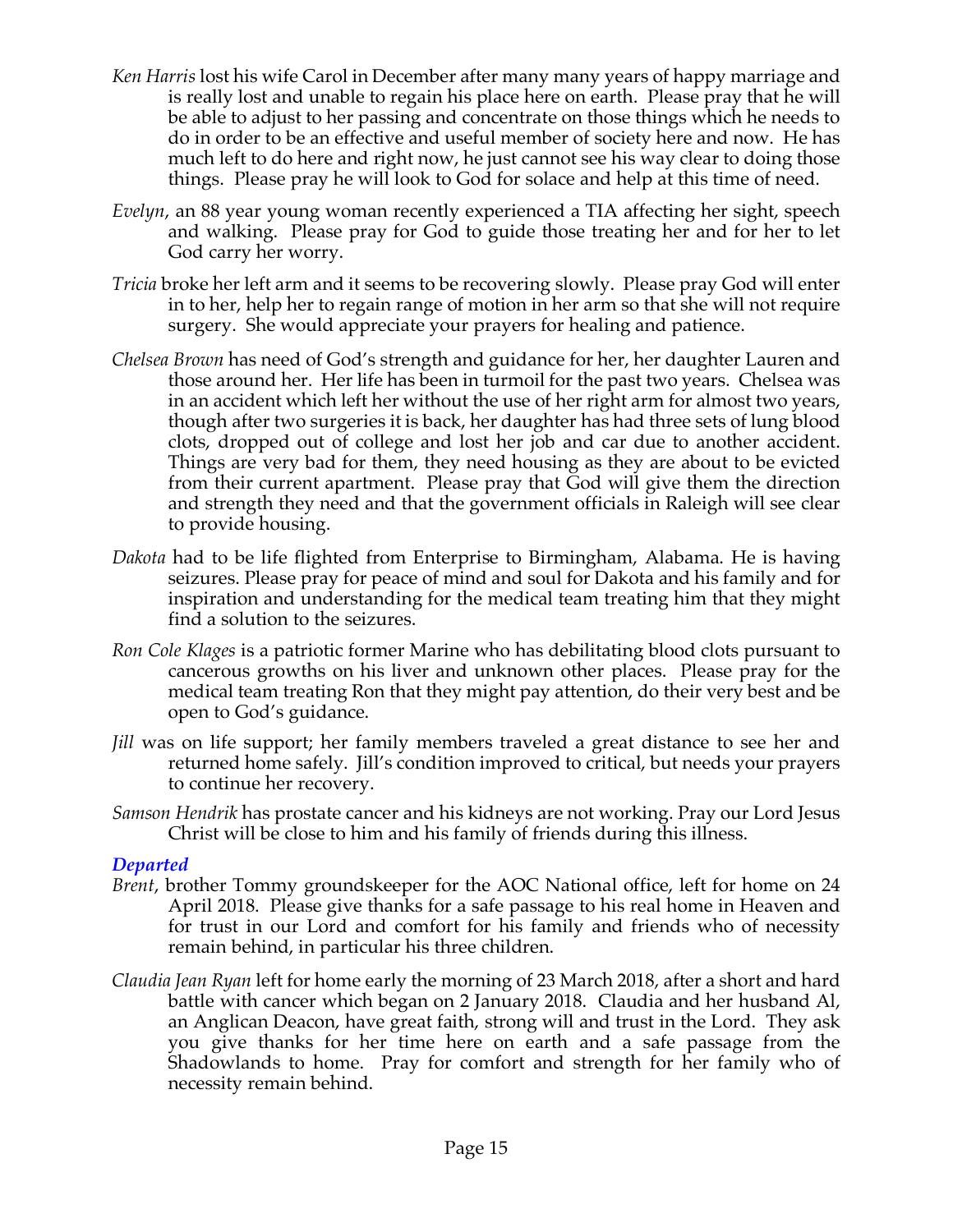### *Nearing the end of their time here on earth*

*Amos Dweh* the Bishop of Liberia is critically ill. He is a long standing minister of the

Anglican Orthodox Church and preparing to meet the Lord. Please pray for comfort for his family and especially his son Benjamin. This picture was taken when he was in Statesville at St. Peter's Anglican Church the church of the AOC National office after he was consecrated as a Bishop.

# *In need of a miracle or understanding of God's Plan*

*Doug Lambert* has been battling sepsis of unknown origin. For twelve weeks they have not been able to find the source of the problem. He is very weak and concerned that no one can find the reason for the infection. He asks that you pray for the medical team treating him to do their best, to be open to God's guidance and for him to keep his trust in the Lord and not worry.



- *Neal* has heart problems and is very weak, he also has COPD, kidney problems, his potassium is too high, he came back from the point of death. He is now home and permanently on oxygen. He is doing well, for that he and his family are grateful and ask your thanksgiving prayers. More importantly, please pray Neal will accept salvation through our Lord and Savior.
- *Paul* is in hospice and ready to meet His Lord. Please pray for Paul as he prepares to go home to be with his family who have gone before him. Pray for the faith of his family to build and the transition to be good.
- *Dot* is an elderly woman with liver cancer. Please pray for Dot as she prepares to go home to be with her family who have gone before her. Pray for the faith of her family to build and the transition to be good.
- *Mrs. Tiffany (90)* has chosen to refuse extraordinary care as it will not gain much earthly time. The Tiffanys have been together for a long, long, long time. Pray for Mrs. Tiffany and her husband as together they begin this Journey to be with their Lord.
- *Saundra* is in ICU with congestive heart failure after a heart operation. She is aged and frail. Saundra is near the end of her time here on earth. Please pray for comfort, understanding, strength and guidance for Saundra and her family who will of necessity remain behind. Pray for the love of God to stay foremost in their hearts.
- *Polly* is in hospice care with dementia and spinal stenosis. Please pray for her as she prepares to go home to be with her family who have gone before her. Pray for the faith of her family to build and the transition to be good.
- *Ron* had a Heart Attack, at the hospital he found out he also has Kidney Cancer. He is a man of faith and is in need of prayer for his health and that the Lord will provide strength for his family.
- *Kathy Cox Merritt* has been receiving Chemo and 12 November 2016, had bowel resection surgery and was given a very bad prognosis. Kathy just retired as an RN in Orthopedics at a local hospital; sometimes a little medical knowledge can be dangerous to the patient but she remains positive. Please pray for Kathy's healing and peace and comfort for her and her family, both spiritually and physical
- *Krysti* is off life support and able to talk, please give thanks for the good news. She is still unable to feel her legs. When that comes back she will go to a rehabilitation facility.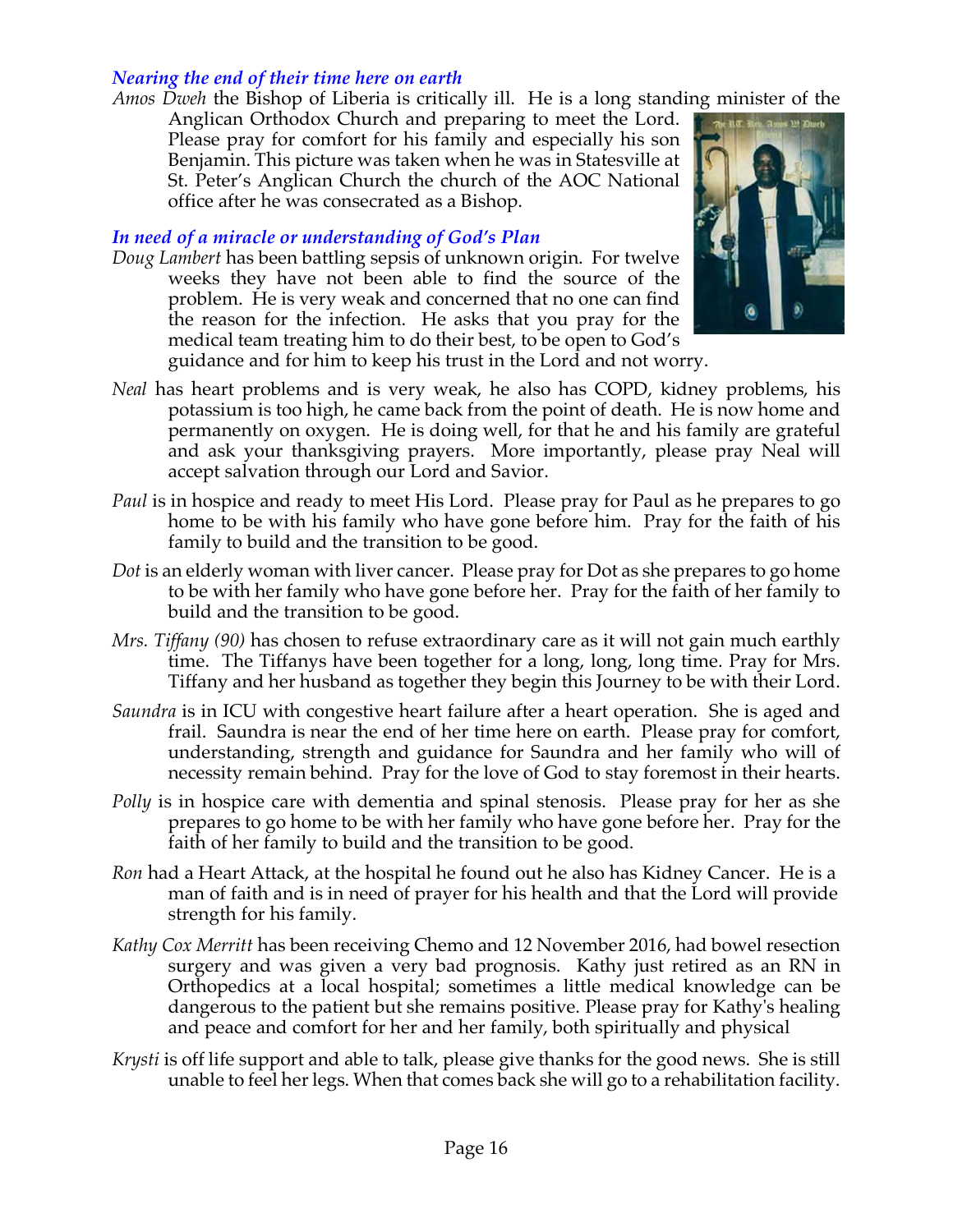Krysti has used drugs, has high blood pressure, is diabetic and has organ failure. Her families are with her and will appreciate your prayers.

- *Pat* has metastatic osteosarcoma; there is little that can be done. Please pray for a miraculous remission; that Pat's remaining time here on earth might be good. Help Pat and family put their trust in the Lord and let Him carry their sadness, fear, worry and terror.
- *Amy* has been diagnosed with metastatic melanoma and has cancer all over her body, and in one of her kidneys which are no longer functioning. Amy and her family have asked for prayer to stop the growth and to aid the family financially with the medical bills. At present she has to have surgery every two months to place stents. Pray Jesus will be close to all.
- *Gemma Dillinger* has been treating for breast cancer for over a year now, after surgeries, radiation and chemotherapy, she is reaching the limit of her tolerance with no end in sight. Please pray for her to gain strength and ground on the cancer. Help her to continue with her faith in our Lord, she is not afraid to go home, but wants to make sure it is time. Pray she will be encouraged to not give up until it is her time to go and that her time here on earth with her family will be good.
- *Janet* has had a blood borne cancer for several years. Her faith in the Lord is great and she is ready to be with Him. Pray she will be encouraged to not give up until it is her time to go.
- *Holly* has had Colon Cancer, Breast Cancer and now it is in her spine. Please pray for guidance for the medical personnel treating Holly, for a miraculous remission; that Holly's remaining time here on earth might be good. Help Holly and her family put their trust in the Lord and let Him carry their sadness, fear, worry and terror. Pray for strength and courage for Holly.
- *Tim* was on a kidney transplant list and started dialysis and was taken off the transplant list for a heart problem that required stents, while putting in stents a leaking valve was found. A port was put in and something happened and it has to be redone. In several days he will have a valve replaced, after heart surgery and recover he will go back on the transplant list. Please remember him in prayer in the days and weeks ahead. Pray he will put his worry on God's shoulders so he might be at peace and rest. Pray for those treating him that they might pay attention and do their best.
- *Marilyn* has been diagnosed with non-operable pancreatic cancer. Please pray for a miraculous remission; that Marilyn's remaining time here on earth might be good. Help Marilyn and her family put their trust in the Lord and let Him carry their sadness, fear, worry and terror.
- *June* found she has a recurrence of colon cancer, which is now Stage Four, that is it has spread. Please pray for a miraculous remission; that June's remaining time here hon earth might be good. Help June and her family put their trust in the Lord and let Him carry their sadness, fear, worry and terror.
- *Leon McKay* suffered a stroke a few weeks back that has left him unable to speak and while undergoing evaluation the doctors also found he has a very aggressive cancer. Please pray for a miraculous remission; that Leon's remaining time here on earth might be good. Help Leon and his family put their trust in the Lord and let Him carry their worry.
- *Rev. Thomas Brooks* is not improving and being kept alive by artificial machines. Please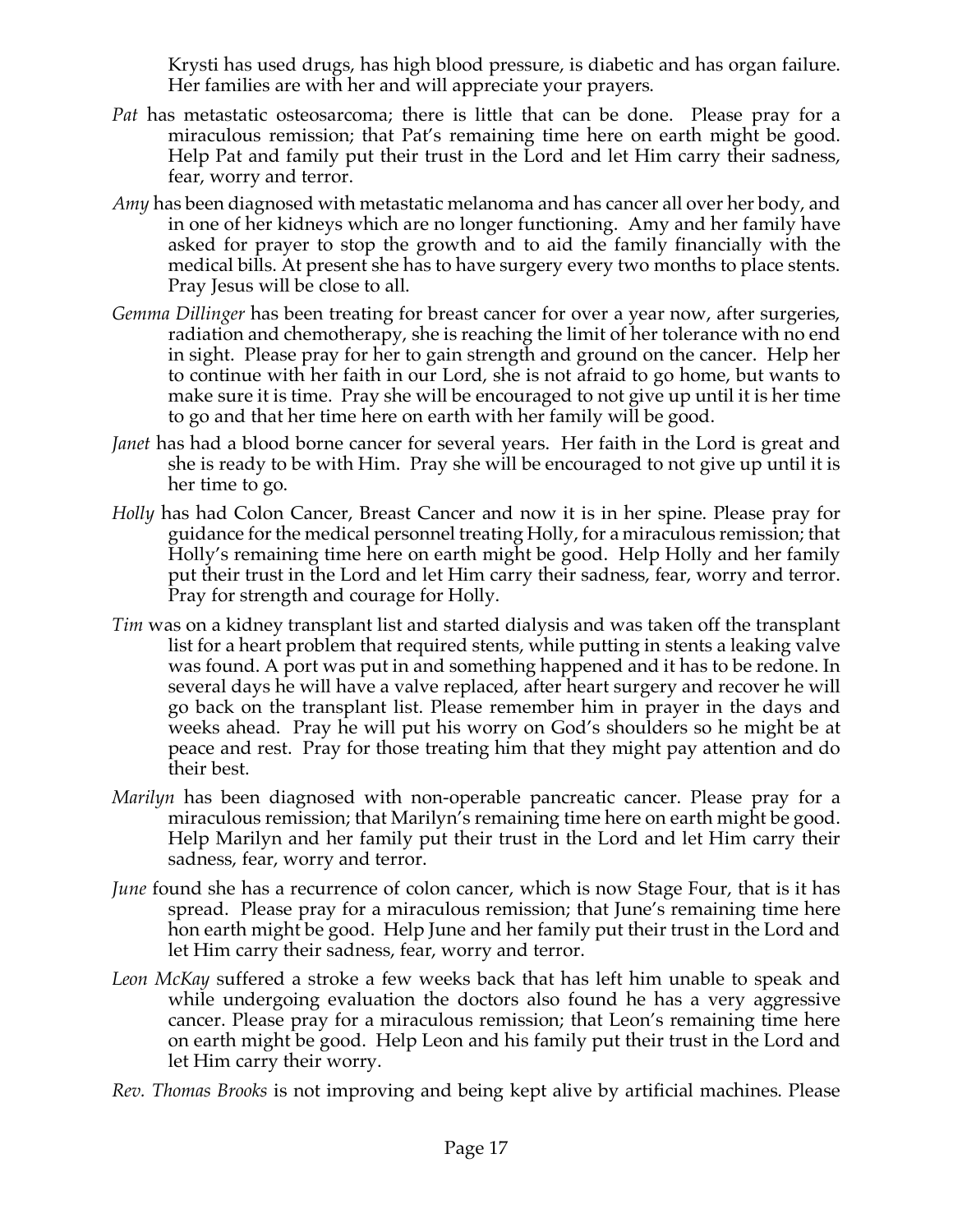pray for a miraculous recovery and if that not be God's Will, a rapid passing to home. Help Thomas' family put their trust in the Lord and let Him carry their worry.

- *Ronnie* has kidney cancer that has spread and the surgeons are very concerned. Please pray the medical team to formulate a successful treatment plan and for a miraculous remission; that Ronnie's remaining time here on earth might be good. Help Ronnie and family put their trust in the Lord and let Him carry their worry.
- Levi was cancer free for 4 years and just discovered he has kidney cancer. Levi has a great deal of faith and said whether he is healed or God takes him home he will be fine. Please pray for the medical team to pay attention and to their best and for a good outcome. Pray also that Levi and family will be able to put their worry on God's shoulders. In particular, please pray for pain relief; Levi is 22 years old.
- *Ray Daley* is a member of the Royal Canadian Legion and served his country during the Korean War era. Ray is taking chemotherapy treatments for cancer. Meanwhile his son Trevor is in the hospital in a coma and seems to have lost the will to live.
- *Pat* has been under treatment for colon cancer for some time. He has had major complications the last few days and your prayers will be appreciated by family and friends.
- *Dorothy* had pneumonia, on checking her lungs they found tumors which permeated the lung area. Further investigation found a primary site in the colon, with the lung being secondary. It would appear there is no viable treatment at this time. Please pray for a miraculous remission; that her remaining time here on earth might be good. Help Dorothy and her family put their trust in the Lord and let Him carry their worry.
- *Becky* has fourth stage metastasized lung cancer and is not doing well with chemotherapy treatments. Please pray for Becky and her husband as they are together during this difficult time in their lives.
- *Jane* has fourth stage cancer and is not doing well. Please pray for Jane and her family as they are together during this difficult time in their lives.
- *Colleen* has been battling pancreatic cancer over the last year and it has now spread to one of her lungs. Please keep her and her family in your prayers.
- *Christine* has cancer of the colon, which spread to her liver; she is receiving chemotherapy and is having difficulty eating. Please pray for the medical team treating her to pay attention and do their very best; pray also for confidence in our Lord for Christine and her family.

#### *Homebound or Infirm*

- *Loretta Walker* is aging and losing some of her mental acuity, and thus independence, she is also plagued by diabetes and loves sweets. She is understandably vexed with this. She and her family ask you to pray God will help keep her mind and body together and that she not be mean or bait those who care most for her.
- *Sarah* had to move to an Assisted Living Home and has found the adjustment very difficult. Please pray she will come to terms with the situation and that her Lord Jesus will be close to her. She recently lost 30 pounds and her eyesight is deteriorating. Pray her appetite will improve and her eyesight will return to normal. Most of all, please pray our Lord Jesus Christ will be close to her at this difficult time.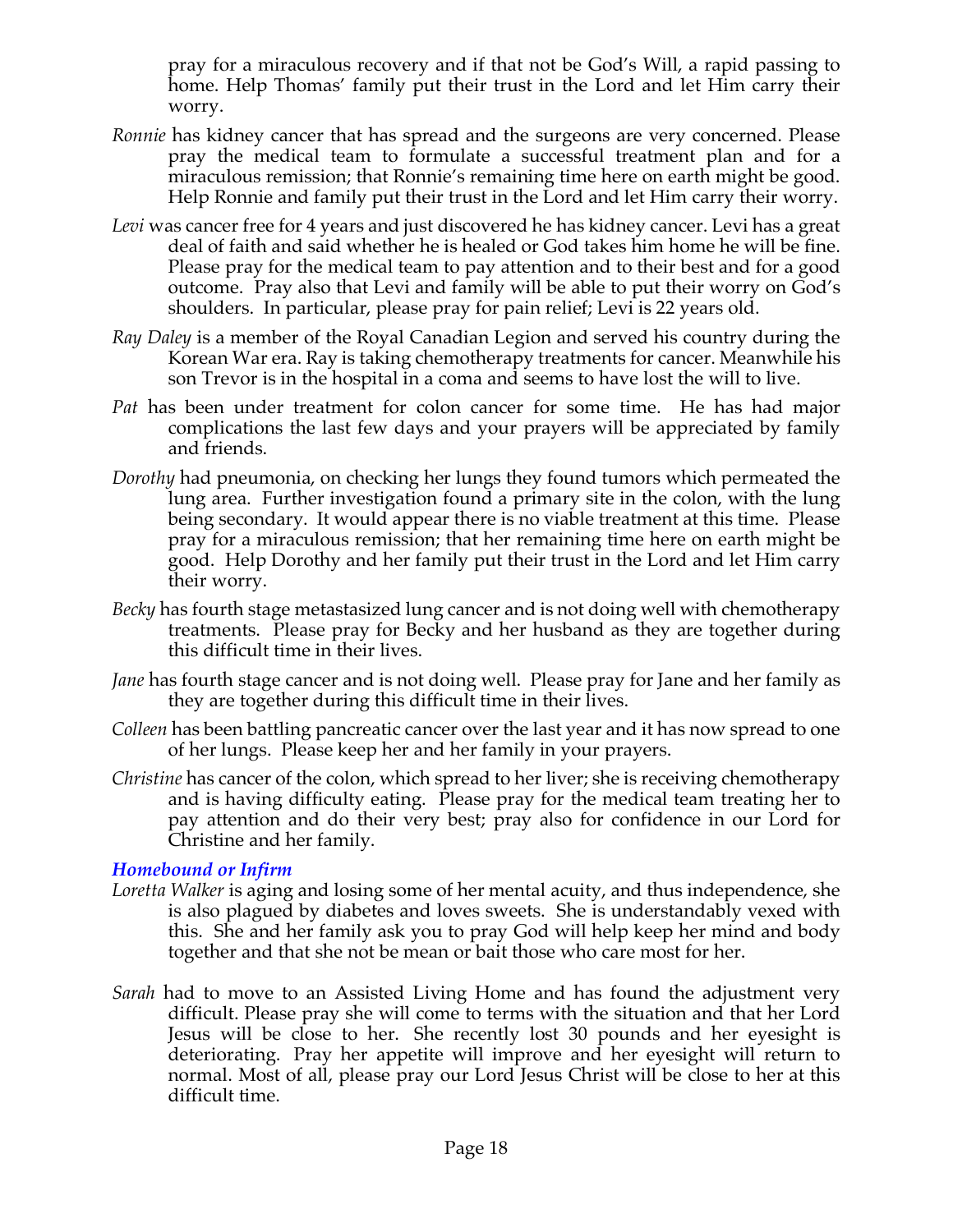- *Larry H* has general weakness as the result of extreme fatigue. Larry is now up and about, walking without assistance. The depression is still a part of his life. Due to several chronic illnesses, he will never be able to live on his own. On the other hand, he has been transferred to a facility near his former home so he will be nearer his friends. Larry has difficulty with the lack of what he considers fairness in the Word. Please pray for help for Larry to put his trust in the Lord, relax and build strength and give Pastor Roy guidance on helping him.
- *Laurel Bessessen* (95) has begun to lose her mental abilities to recall people, places and things around her. Her family is no longer able to care for her at home and she is in a skilled care facility. She is the last of that family's generation. Please pray for the mental degradation to stop or for her to leave for home. Pray for her family who do their best to care for her, visiting every day; for her children Cookie, John and Bill, as well as the other members of the family.
- *Judith Clingwall* is afflicted with Multiple Sclerosis (MS). She is currently in Laurel Place, an extended care facility in Surrey, British Columbia. Please pray for remission of the disease so she might return home to her family. Pray also for strength for her husband Martin as he deals with all the problems and stress of Judith's situation.
- *John* has Alzheimer's pray he will call on God to help him as he deals with this.
- *Steve,* brother in law of Paul Martin, appears to have early onset dementia. Steve had teenage children and is very concerned for them. Please pray for the disease to stall or abate and for peace of mind for Steve and his family.
- *James* is on oxygen all the time, this is bothersome to him and terrifying as well. Please pray for James to put his worry, his bother and his terror on the Lord. Pray for strength and guidance for James and his family. They suggest this verse, I am thine, save me, for I have sought thy precepts.
- *Joan* has had serious medical problems that have kept her confined. Please pray her health will remain stable.
- *Norma, Sara's* mother is in a state of deteriorating health, both physically and mentally, with both dementia and Alzheimer's She is slowly drifting away, though she still recognizes Sara and prayer gives her a sense of peace. Please pray for both Sara and her mother to put their cares and worries on God's shoulders so they can deal with the many problems involved.

#### *Surgery*

- *Maria Carla* is going to the hospital for corrective surgery. Pray our Lord Jesus Christ will be close to her as she has this operation. Pray for her father who will be taking her a long distance for the operation.
- *Marcia* has had a biopsy of a mass in her breast which indicated a tumor that must be removed. Pray the surgical team will be open to guidance, pay close attention and do their very be Pray for peace of mind and trust in God for Marcia and her family.
- *Edware* is having his fourth back surgery (in the last four years) Please pray for the medical team to pay attention and to their best and for a good outcome. Pray also that Edware and his family will be able to put their worry on God's shoulders.
- *Jeff* has been undergoing surgery, chemo and radiation since October for pancreatitis and Pancreatic cancer. Please pray for the medical team to pay attention and to their best and for a good outcome. Pray also that Jeff, his wife and family will be able to put their worry on God's shoulders.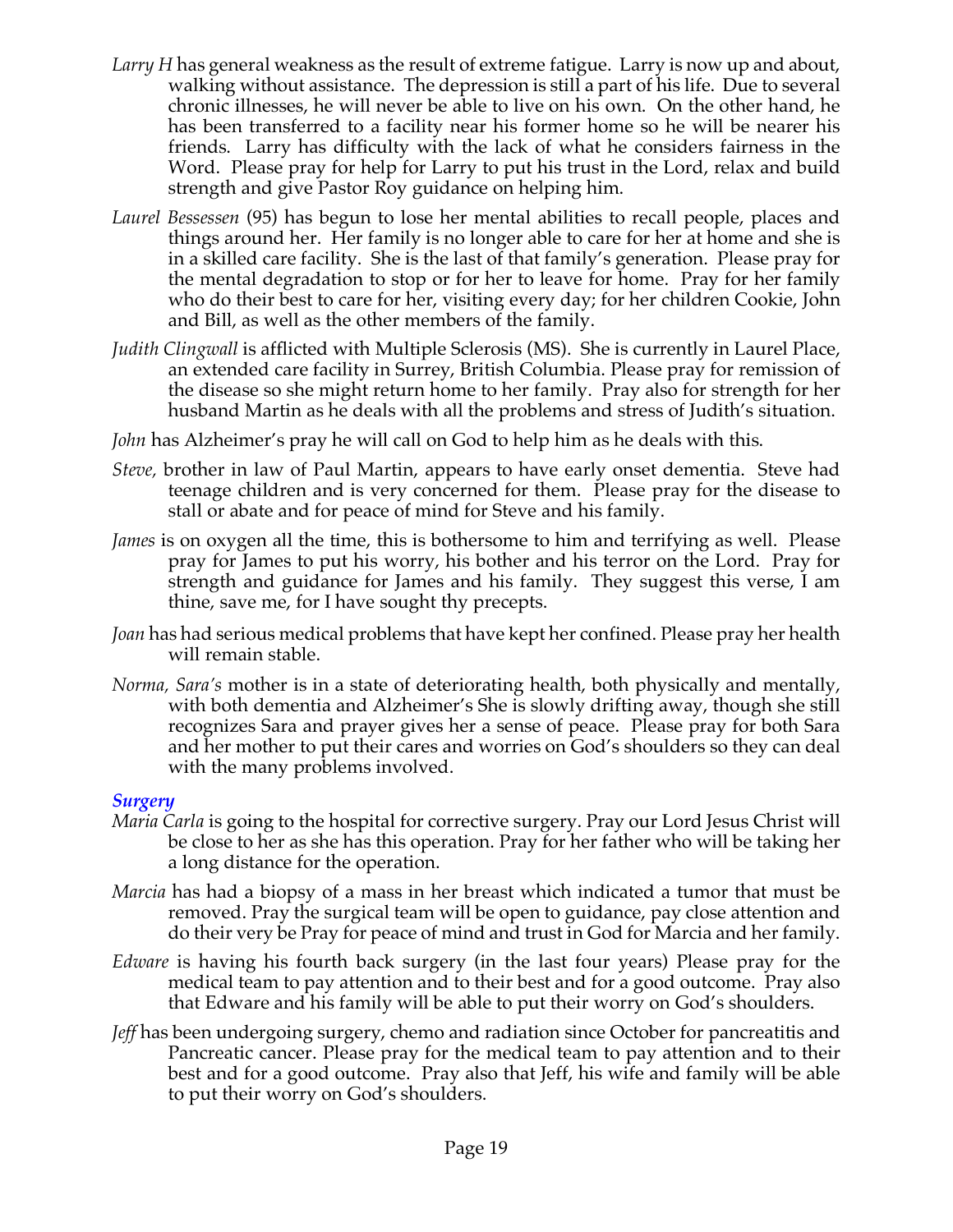- *Albert* had a pacemaker installed recently. He will require surgery soon for a leaking heart valve and has just been told he has esophageal cancer. Pray he will turn to God and come to know Him on a more personal basis as the days go by.
- *Mario* has early-diagnosed prostate cancer and had surgery. Pray for complete remission and that Mario and his family will be able to put their worry on God's shoulders.
- *Eddie* has upcoming bladder surgery. Please pray for the surgical team to pay attention and to their best and for a good outcome. Pray also that Eddie and family will be able to put their worry on God's shoulders.

### *Testing and Treatment*

*Bryan Alford* (~40) has been diagnosed with multiple myeloma and seeking treatment.

- *April and her husband* ask you prayers for the Lord to guide them and lead them both to the correct medical care; and that the family may receive comfort in the process.
- *Michael Moriarty* has been diagnosed with upper duodenal cancer which is the upper section of the small intestine. It is fairly rare and they have not decided how to treat him. Pray with Michael, his family and friends that the medical insurance people will fulfill their obligations and the physicians treating him will be guided in their assessment and treatment plan, for a full and speedy recovery to good health and for continued trust in the Lord for Michael, his family and friends in this worrisome time.
- *Chloe Mayo*, granddaughter of Justice Roy and Kayla Moore, good friends of Bishop Jerry, suffered a serious kidney attack possibly resulting from strep. Pray her family and friends the physicians treating her will be guided in their assessment and treatment plan, for a full and speedy recovery to good health and for continued trust in the Lord for Chloe, her family and friends in this worrisome time.
- *Josh* has two little children and just discovered he has a rare form of Cancer. Please keep him and his family in your prayers in the days ahead.
- *Ross* an elderly gentleman has been diagnosed with Leukemia. Ross has had good health until now, your prayers at this time will be appreciated by his family and friends.
- *Carman* was just diagnosed with breast cancer. Pray for her family as they continue to help her get the proper care. Pray with Carman, her family and friends that the physicians treating her will be guided in their assessment and treatment plan, for a full and speedy recovery to good health and for continued trust in the Lord for Carman, her family and friends in this worrisome time.
- *Kathie Lynn Holter* sister of Rev Phil Ternahan, was just diagnosed with Stage Four lung cancer (never smoked) which spread to the brain. She was operated on 26 June 2016. Please pray with Kathie, her family and friends that the physicians treating her will be guided in their assessment and treatment plan, for a full and speedy recovery to good health and for continued trust in the Lord for Kathie, her family and friends in this worrisome time.
- *Tina* just found out she has cancer on her left kidney. Please pray for guidance for the people treating her and for trust in our Lord for Tina and her family.
- *Martha* is now home after testing and she does not have cancer, but she does have bad kidneys and is adjusting and getting ideas to work with that. Please pray for guidance for the people treating her and for trust in our Lord for her.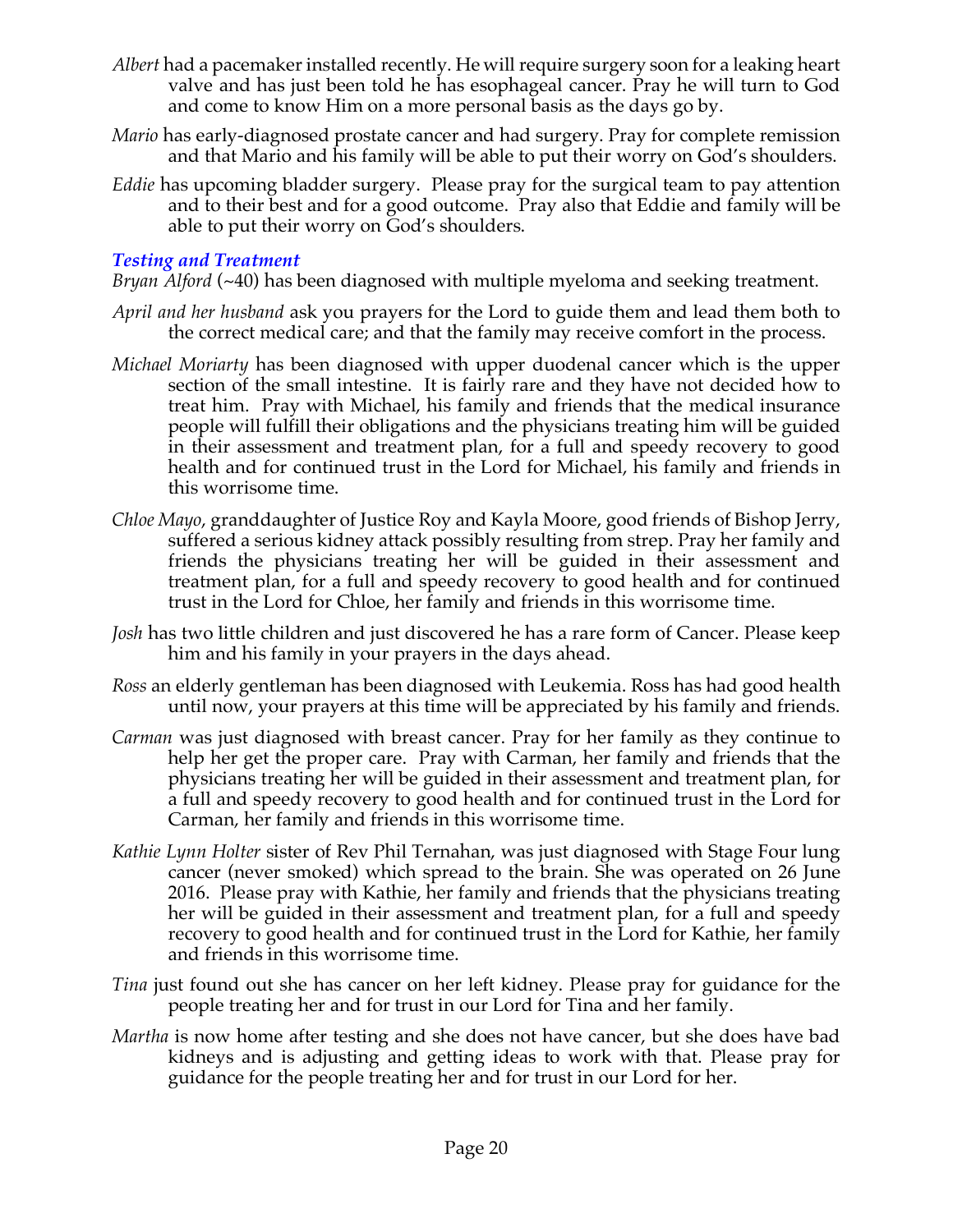- *Spencer* has been diagnosed with Autism. Please pray for guidance for the people treating him and for trust in our Lord for him and his mother Lorna.
- *Michael* has cancer of the blood and is starting chemotherapy. Please pray for the physicians treating him to be guided in their assessment and treatment plan, for a full and speedy recovery to good health and for trust in the Lord for Michael.
- *Clay* has a large gallstone; he is in poor health and not currently a surgical candidate. Please pray for the physicians treating him to be guided in their assessment and treatment plan, for a full and speedy recovery to good health and for trust in the Lord for Clay.
- *Jim Sevier* has been in the hospital for heart related troubles. Please pray with Jim and his family the physicians treating him will be guided in their assessment and treatment plan, for a full and speedy recovery to good health and for trust in the Lord for Jim and his family in this worrisome time.
- *Claude* has been falling and he does not know why. Pray doctors will discover what the problem is and he can continue without any more difficulties.
- *Gretchen* has been diagnosed with severe osteoporosis and is now being treated with exercise, nutrition and vitamins. Please pray with Gretchen and her family the physicians treating her will be guided in their assessment and treatment plan, for a full and speedy recovery to good health and for trust in the Lord for Gretchen and her family in this worrisome time.
- *Pete* has not been well and is back in the hospital with another stroke. Please pray for the physicians treating him to be guided in their assessment and treatment plan, for a full and speedy recovery to good health and for trust in the Lord for Pete and his family in this worrisome time.
- *Mary Lee* has bleeding into her stomach and they cannot find the sources. Mary Lee is in CCU and her husband *Maurice* is not eating until she returns home for is so upset. Please pray for the physicians treating her to be guided in their assessment and treatment plan, for a full and speedy recovery to good health and for trust in the Lord for her, Maurice, as well as the rest of the family in this worrisome time.
- *Glenn Porter, MAJ USMC Retired,* has Interstitial Pulmonary Fibrosis, which causes him to be unable to get enough oxygen into his system without supplemental oxygen all the time. The only real treatment is a lung transplant, without a transplant he has between two to five years here on earth. Please pray for him to continue in his faith and for a set of lungs to become available.
- *Pat* has an aneurism of the brain, pray she will make the right decision on how to treat this problem and it will be healed.
- *Dan* is very sick with cancer and is starting an experimental treatment. This treatment will take Dan away from their family business and put even more stress on him and his family. Please pray for Dan's wife who is meeting with Steve who plans to keep the family business going while Dan is ill. Pray for Steve as he has many new responsibilities.
- *Timothy* has brain cancer. He had surgery and is waiting for the pathology report to find out what kind of chemo he will need. Please pray for continued guidance for the medical team treating Timothy and patience and trust in God for Timothy and his family. Pray also for a full recovery for Timothy.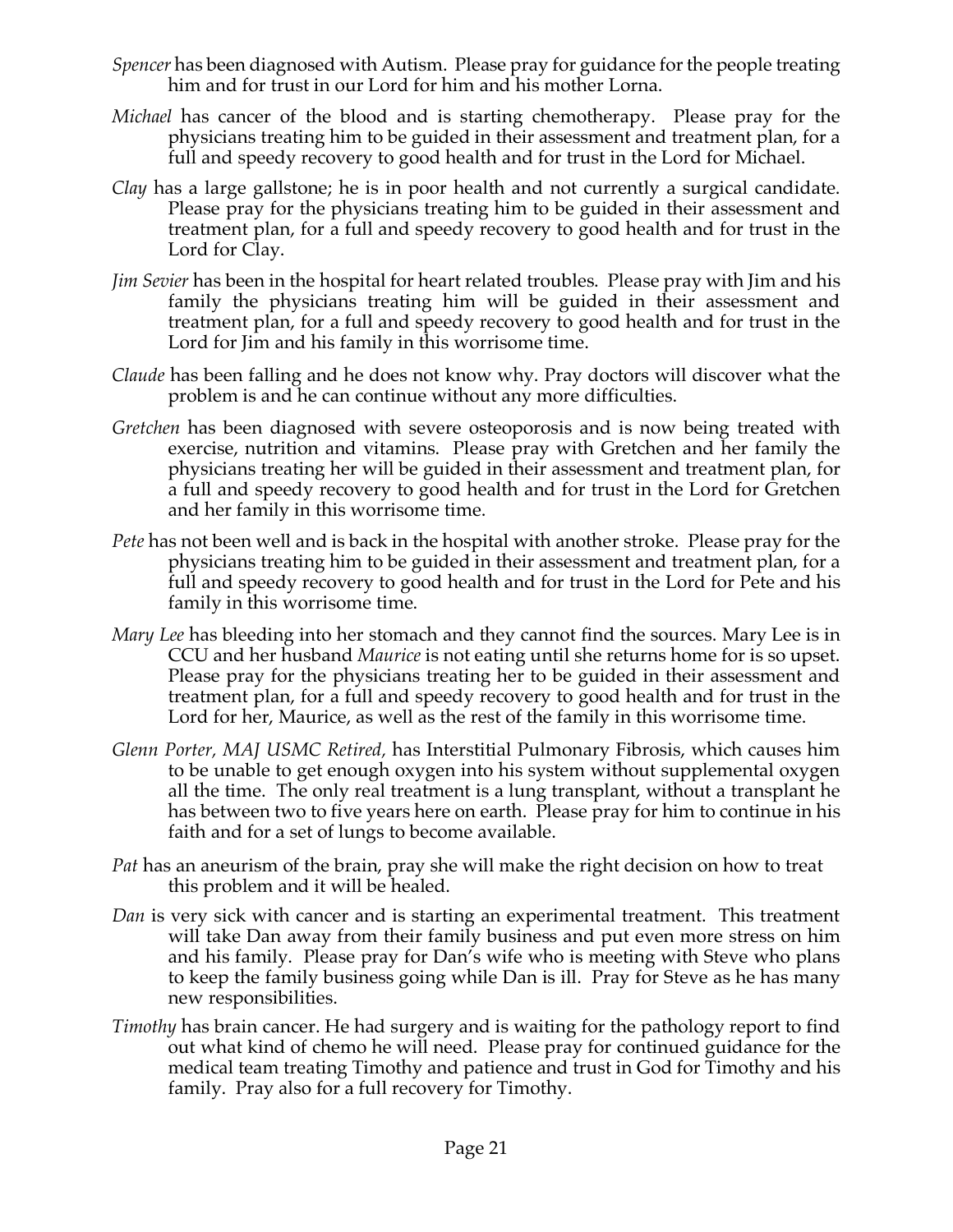- *Helen* was admitted from her doctor's office 15 July 2015, as the result of a blood test, to the University of Pennsylvania Hospital with an extremely high white blood count. She and her husband are very active in the ministry of their church and are asking for believers to pray for them and their family, as they are facing very serious problems in the days to come. Please pray for guidance for the medical team and patience and trust in God for Helen and her family. Pray also for a full recovery for her.
- *Elma* has been suffering with headaches for a long time. Doctors have not been able to discover the reason for them. Pray for strength, courage and understanding for Elma and her family; as well as for God's guidance for the medical people caring for her that they might find the best treatment method to banish the headaches completely.
- *Barbara Apple* is bedridden after a fall which left her with two paralyzed limbs. She continues to experience pain in the effected limbs and will be totally bed bound for the remainder of her life. Your continuing prayers for her are appreciated and are great comfort to her. Please pray for Barbara to put her trust in the Lord, look to Him for strength and for her to gain energy so she does not lose the mobility she has; pray for a miraculous full and rapid recovery. Also, please continue to pray for her husband Bob who is her sole caregiver that he will be comforted and strengthened in his time of need.
- *Deborah* has had a stroke, she is doing much better and out of the hospital. She has a problem with anemia and is taking supplements for that. Pray our Lord will be close to her and her family. Pray for strength, courage and understanding for Deborah and her family; as well as for God's guidance for the medical people caring for her that they might find the best treatment method to allow her to heal completely.
- *Rev. Steve Boardman* has been diagnosed with stage 3 cancer. Pray that Jesus will be close and comfort his family and members of his congregation*.*
- *Hang So Ryu* has cancer. Please pray for medical team contemplating and evaluating the treatment that they might be guided to the correct choice and do their very best. Pray also for peace of mind and trust in God for him and his family, as well as physical strength.
- *Olivia,* age 7, has been diagnosed with Stage 3 Lymphoma. The prognosis is good at this time, please pray for medical team contemplating and evaluating the treatment that they might be guided to the correct choice and do their very best. Pray also for peace of mind and trust in God for Olivia and her family, as well as physical strength.
- *Paul* has been hospitalized recently several times because of persistent high fevers. He is being tested and checked by physicians and seems to have a slight scoliosis, a node and Schuermann's disease. Please pray it will be discovered how to treat these problems and healing will begin so he will be inspired to continue his education.
- *Rick* has heart problems. Please pray for guidance for the medical people treating him that they might pay attention, do their very best and make the right recommendations regarding treatment. Pray for help for Rick and his wife Wanda to keep their trust in the Lord and let Him carry their worry.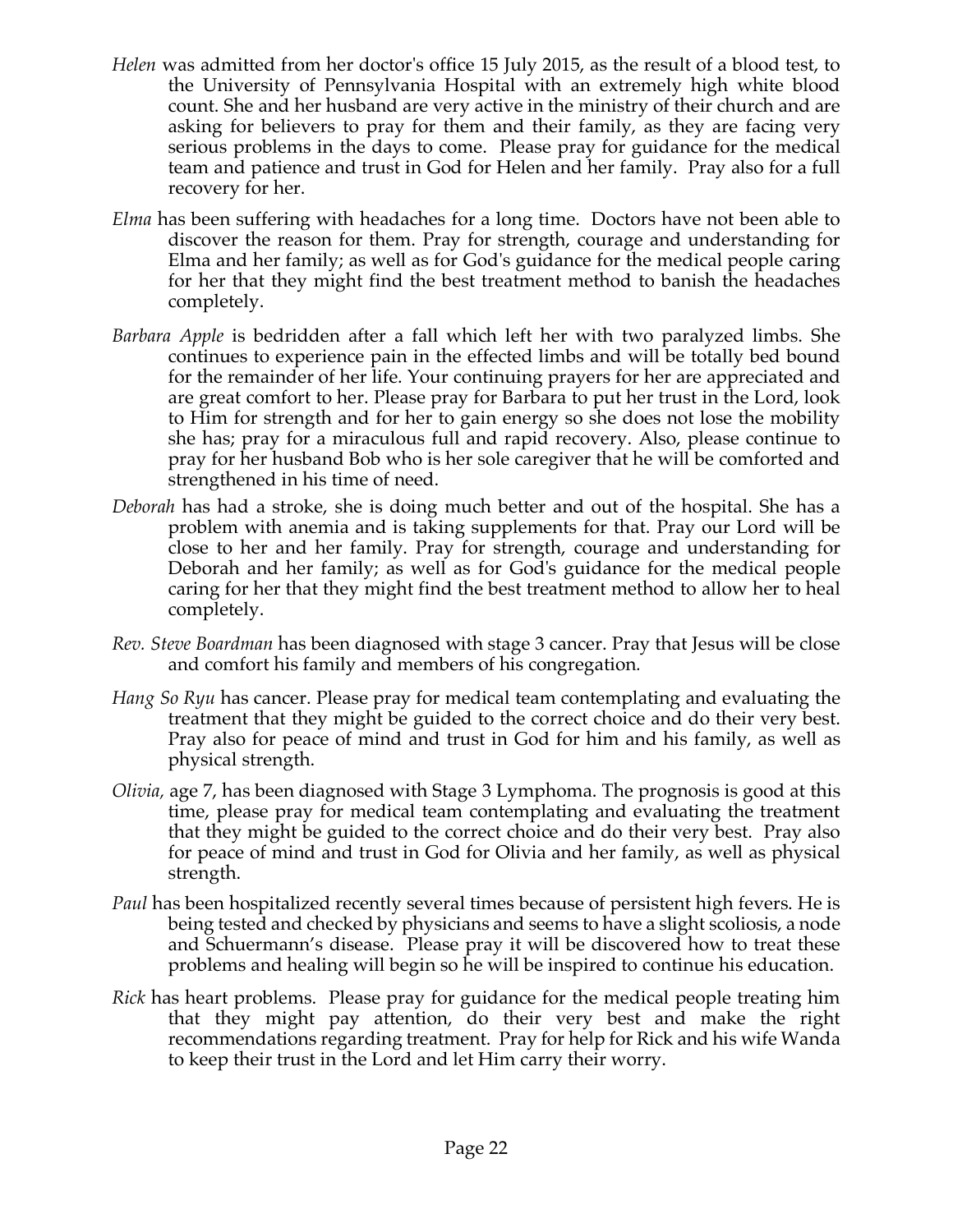- *Stacy* has Multiple Sclerosis and was hospitalized for what turned out to be food poisoning. Pray for trust in God for Stacy and Chris as they deal with Stacy's illness.
- *Faye* is in the hospital because she is weak has been receiving blood transfusions. Pray for strength, courage and understanding for Faye and her family; as well as for God's guidance for the medical people treating her that they might find the best course of treatment and allow Faye to heal completely.
- *Tom* has heart and kidney problems. Pray for strength, courage and understanding for Tom and his family; as well as for God's guidance for the medical people treating him that they might find the best course of treatment and allow Tom to heal completely.
- *Harold* is having surgery on 30 September 2016 to repair a hole in his aorta bleeding into the abdomen which caused stroke like symptoms.
- *Joe* has had a preliminary ALS diagnosis. Pray the final diagnosis will something that will allow him to continue taking care of his devoted young family. Pray for strength, courage and understanding for Joe and his family; as well as for God's guidance for the medical people treating him that they might find the best course of treatment.
- *Preston* is reacting poorly to recent neck surgery and now has problems with his liver count; Physicians feel that dialysis will help. There may be a blockage in the bowel and an operation might be necessary. Please pray for the medical team to pay attention and to their best to determine how to help Preston and for a good outcome. Pray also that Preston and family will be able to put their worry on God's shoulders while Preston does his best to facilitate a return to good health.
- *Brenda* is in the hospital because of bleeding on her brain. Please pray for peace of mind and trust in the Lord for Brenda, as well as for her family, and for God's guidance for the medical people treating her that they might find the best course of treatment.
- *Mackenzie* is a young girl with leukemia. Please pray for peace of mind and trust in the Lord for Mackenzie, as well as for her family, and for God's guidance for the medical people treating her that they might find the best course of treatment.
- *Mack* has had diabetes most of his adult life. Circulation in his legs is very bad and doctors are considering amputation. Please pray his medication will help and he will not face amputation. Please pray for peace of mind and trust in the Lord for Mack and for God's guidance for the medical people treating him that they might find the best course of treatment.
- *Michael* has been diagnosed with lung cancer recently after making it through gastro intestinal cancer last year. Please pray for peace of mind and trust in the Lord for Michael and his wife Gayle; as well as for God's guidance for the medical people treating him that they might find the best course of treatment.
- *Adriano* is in the hospital due to high sugar and high blood pressure. He is very weak and will appreciate your prayers.
- *Heather* recently found out she has cancer. Please pray for peace of mind for her and for the medical team treating her will be guided to the right solution.
- *Jim* has had an aneurism and blood clots. Pray that healing will come.
- *Georgia* has liver and pancreatic cancer. The doctors are evaluating whether to do surgery and how to tackle the disease. Georgia is a faithful Christian and appreciates your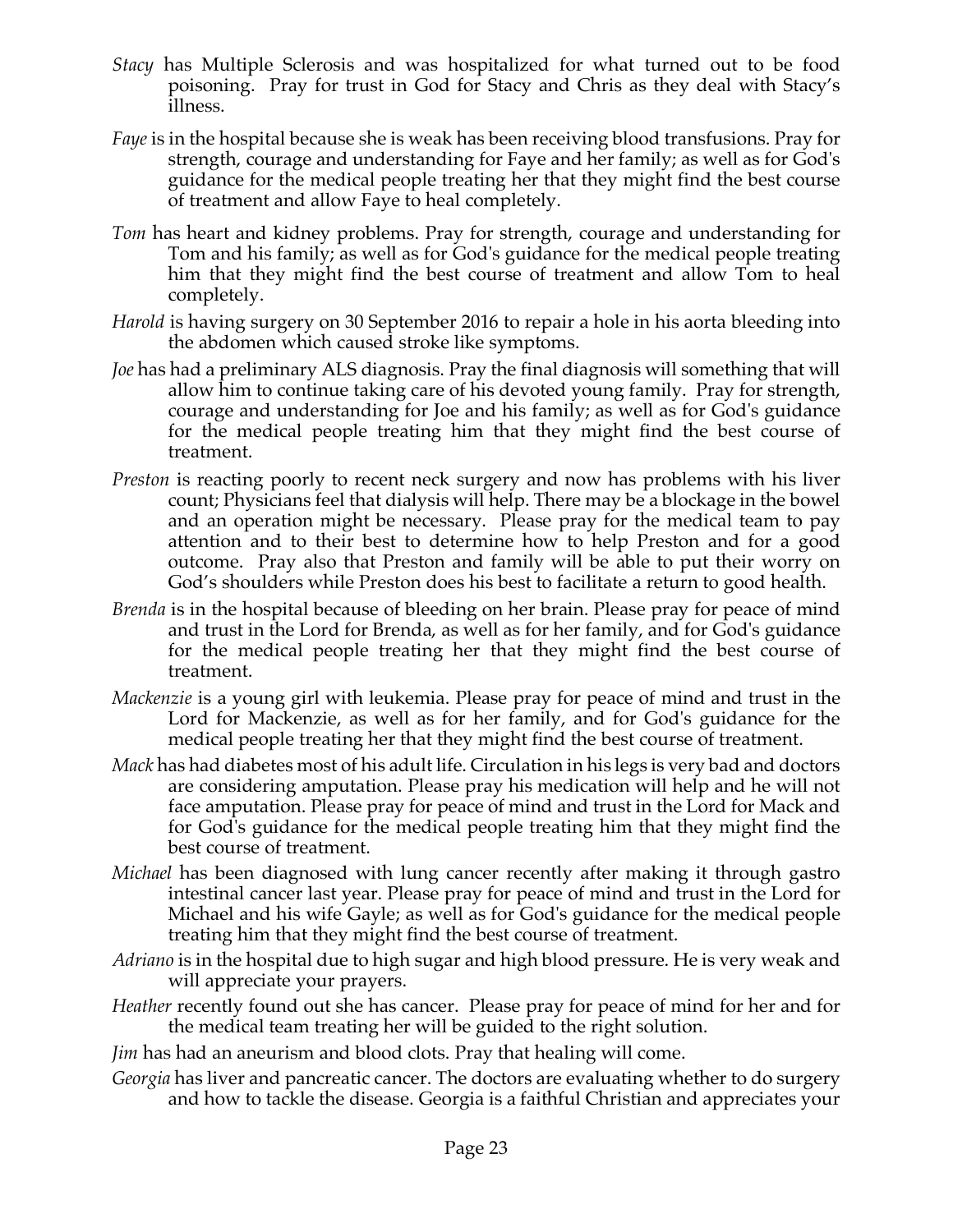prayers. Pray for God's guidance for the medical people treating her that they might find out the source of the problem and best course of treatment. Pray also for peace of mind and trust in God for Georgia and her family.

*Lana's* doctor found something on her lymph nodes and ovaries. Pray for God's guidance for the medical people treating her that they might find out the source of the problem and best course of treatment. Pray also for peace of mind and trust in God for Lana and her family.

# *Healing*

- *Jim Simmons'* Hodgkin's disease has returned after 24 years. He hopes to get through this as he did before. Jim would appreciate your prayers for the medical team treating him; please pray for the doctors, nurses and technicians treating him to pay attention, to be open to God's guidance and do their very best. Pray for trust in our Lord and peace of mind for Jim and his family.
- *Kurt Thomas* asks for your continued prayer that his body not reject his transplanted heart parts Pray also for Kurt to accept what he cannot do at present and concentrate on what he can do. This is a very foreign situation for this Christian warrior. He needs God's help to adapt and prosper.
- *Vladia* had a right knee replacement which went well, but since the operation she is experiencing very painful side effects from medicine, very low hemoglobin and also back problems. She has been transferred back to the hospital to help correct these problems. Please pray the doctors will seek God's Wisdom and come up with a plan to help her get back on her feet and have some normalcy in her life.
- *Madisun Hanks* (14) has Tourette's Syndrome and suffers from horrible migraine headaches. There are various very high risk treatments which provide some relief. None of them are close and none are easy. Madisun is truly one of the most inspiring young ladies we have ever come across, her attitude and actions are almost unbelievable. No one should have to go through what she does, but she makes it through and performs incredibly when others just get by. Please pray for Madisun, her mom Hilda who guides her through all this and those treating her.
- *Linda* has a melanoma just forming and she needs to have it removed. She has had severe medical problems the last 15 years and needs help coping. Pray for all of her family at this time as new problems have come to light.
- *Chris Hill* (close friend of Jon Weston) suffered a brain aneurysm and needs your prayers. He came out of a coma he had been in since the week before Christmas 2016. He is now in a stepdown facility. Every day is a new day to him; his memory seems to have been damaged to a point where it is not recovering so far. Pray for the doctors, nurses and technicians treating him to pay attention, to be open to God's guidance and do their very best. Pray for trust in our Lord and peace of mind for Chris and his family.
- *Rev Bill* had a stroke. Pray he will stay comfortable and Jesus will be close by, please pray for a full and rapid recovery.
- *Dennis* will begin chemotherapy for an active cancer spot on his spine on 17 September 2015. Please pray for a good result and tolerance of the treatment for him.
- *Vickie* has been bothered with Migraines and all that go with the headaches. Please pray for relief from the pain for Vickie.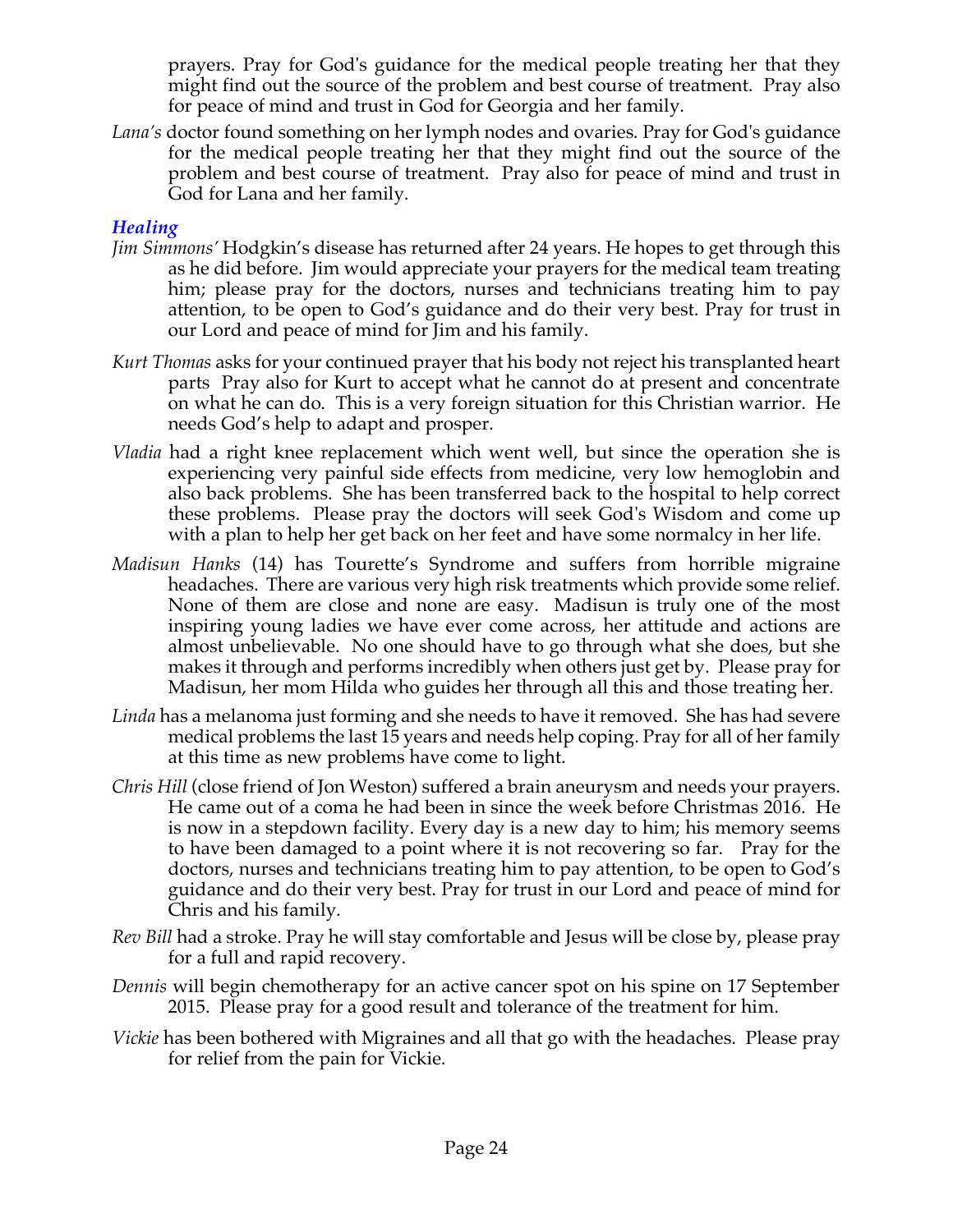- *Jon* has Stage 4 mantle cell lymphoma. There is good news in that he is in remission; however the chemotherapy is producing neuropathy in his legs so it is a challenge for him to get around. Please pray that he will be as comfortable as possible; he has been a Marathoner runner so this is especially difficult.
- *Amy* has melanoma in her lungs, liver and kidneys; they have found a treatment for her that has a high success rate however the side effects are debilitating. Please pray she will be able to tolerate the side effects and the treatment is successful. Amy has full trust in the Lord, but would still appreciate your prayers.
- *Liz* had a massive stroke at age thirty-seven. The prognosis is good but she has a long road ahead. Please pray for guidance for those treating her, for trust in our Lord for Liz and her family, for healing.
- *Ebick* is suffering from a severe ulcer but the Doctors cannot give her the proper dosage of the medicine due to her six month pregnancy. Please pray doctors will find an alternative avenue for treatment or that God will provide.
- *Stan* is going through chemotherapy and radiation treatments for cancer. He is elderly and the treatments are tiring him. Please pray for his wife *Marvelene* as they do this together.
- *Donald* is in the hospital and had his leg amputated on 14 April 2014. Pray he will adjust and healing will begin.
- *David* has many concussions and unable to go to school, read books, watch TV and has headaches and migraines. He has trouble sleeping and his family will appreciate your prayers for this 10 year old young man.
- *Gladys* has breast cancer and has had a lumpectomy. She needs to take a year off of her work to have chemo treatments.
- *Alwin Jack* has had a stroke and recently has had a relapse. Please pray for those who treat Alwin that they might choose the best possible treatment and pray for peace of mind for Alwin during the recovery phase.
- *Carolyn* has Multiple Sclerosis with complications. Pray Carolyn and her children will be close to our Lord Jesus Christ as they and family members help to ease the problems.
- *Bill* had malignant growth removed from a lip last month and seems to be experiencing a re-growth of the cancer. He asks your prayer for the medical team treating him and for peace of mind for himself.
- *Hank* has osteoporosis, which has caused him a great deal of pain and inconvenience in the past few years. Pray for his healing and that his medical bills will be met.
- *Evelyn is* an elderly woman who has had problems with her eyes and is now blind. It appears some sight will return shortly, pray for that to happen!
- *Joanne* has begun kidney dialysis as a result of kidney failure due to extensive chemotherapy. Additionally she cares for an adopted drug addicted baby who is now nine years old. Please pray for her to keep her faith, to let the Lord carry her worry and concern and to give her strength. Pray also for those treating her that they might pay attention and do their best.
- *Bud and his wife* for their continued welfare and enthusiasm. Bud has been advised of an aneurism in his heart of a size not mandating immediate surgery. This comes at a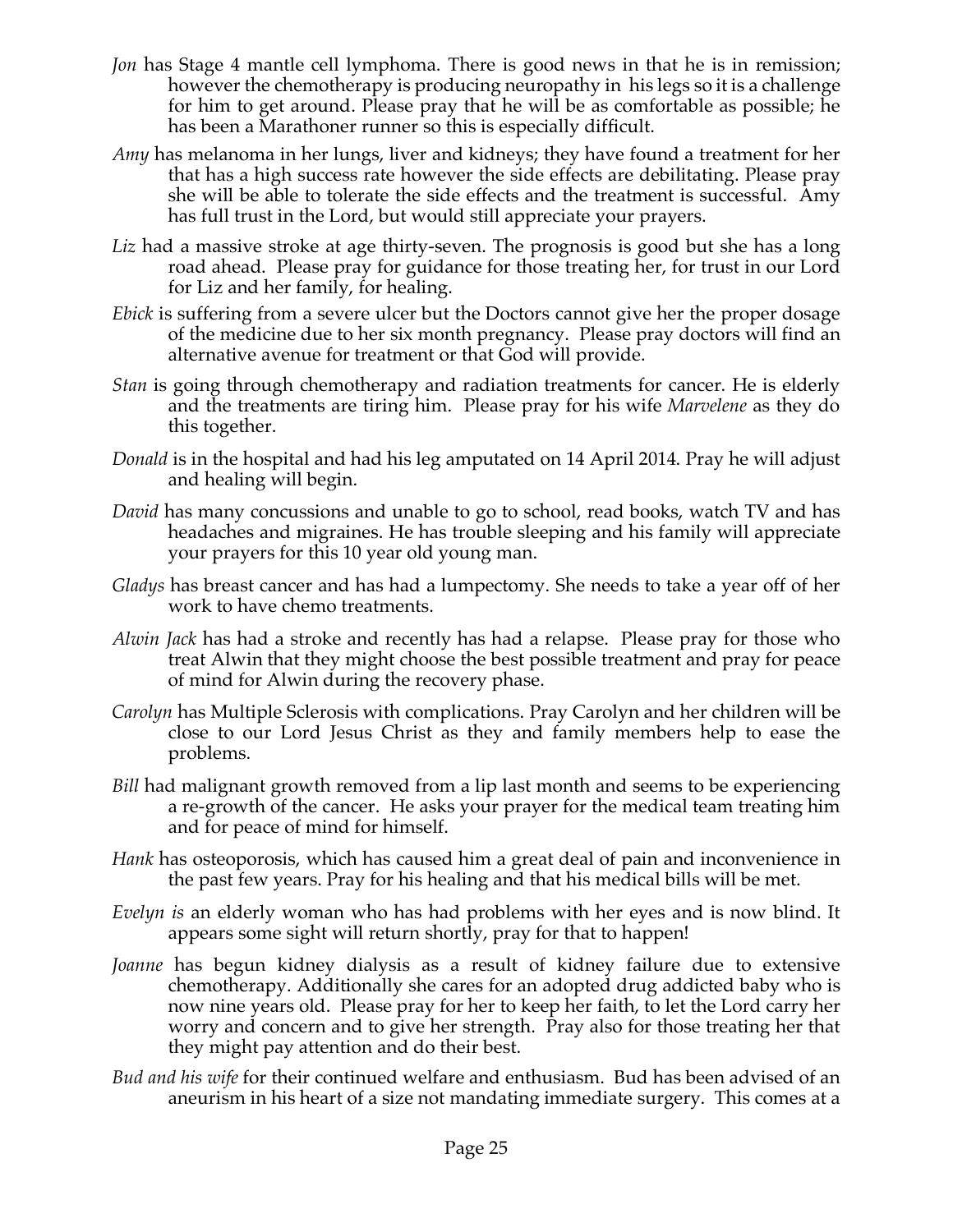time when he has sole care of his wife who recently broke two vertebrae and thereafter sustained pneumonia.

- *Dester* is suffering from unknown skin and diseases. Please guide the medical team treating him to find out what the problem is and cure it. Pray also for Dester to trust in the Lord.
- *Lee* has Arterial Fibrillation, she is doing much better and she and her family thank you for your prayers. Her pain level is high and some medications have bad side effects. Please continue her in Prayer in the weeks ahead as she heals.
- *Nell* recently adopted two children and has just been diagnosed with multiple myeloma.
- *Mary Lou* has been suffering with seizures. She was in the hospital with a 24 hour monitor and is being sent home from the hospital with two medications and orders to return in 2 months for another MRI to review whatever is going on in her brain. Please pray for guidance for the medical people treating her, as well as peace of mind and trust in God for her and her family.
- *Kathleen* has spent the last two weeks in the hospital. She has been diagnosed with colitis, shingles and possibly colon cancer. Pray she will be comfortable and begin to heal.
- *Rachel* has Mitochondrial Myopathy. This is a hereditary disease of the muscles and they do not have a cure for it. Part of her pain is her family does not believe she is indeed ill, as she appears to be just fine. Please pray her family will learn the truth and be supportive of her; pray also the medical people treating her will find the right measures to minimize the disease. Most particularly pray for Rachel's trust in God.
- *Nicolas* is in the hospital with serious symptoms of a heart disorder. Please pray for peace of mind for him and guidance for the medical team looking for the cause and cure.
- *Juanita* is a young girl who was in a coma because of a blood disease. She has not come out and is gaining strength. They are awaiting results from blood samples. Her family thanks you for your prayers and asks that you continue.
- *Lauralee Meade* underwent a lumpectomy on Friday after Thanksgiving. A further anomaly has been discovered and she had additional preventative radiation treatment. Please pray for a complete remission of the cancer. Pray also Lauralee will maintain her great attitude and trust in God.
- *Kay Denton* (Mrs. Kay) was able to get a hip replacement in spite of her heart and kidney problems and is recovering remarkably! Please give thanks for this great event and result! Please pray for continued peace of mind for Mrs. Kay and her family. Give thanks for her trust in the Lord and her positive attitude.

#### *Healing and Patience*

- *Kym* (43) has various hip problems which seems to be related to osteoarthritis. And, her mother *Ruth* is in the early stages of dementia. Pray for guidance for those treating both of them, as well as patience and trust in the Lord for both of them.
- *Christopher* has had problems with his leg for some time. Now he has to have it casted and it will stay that way for what to him seems an interminable time. Pray for patience and peace of mind for this young man who has much he wants to do.
- *James* for the Lord's healing of health issues and give a remedy for many personal challenges at the moment.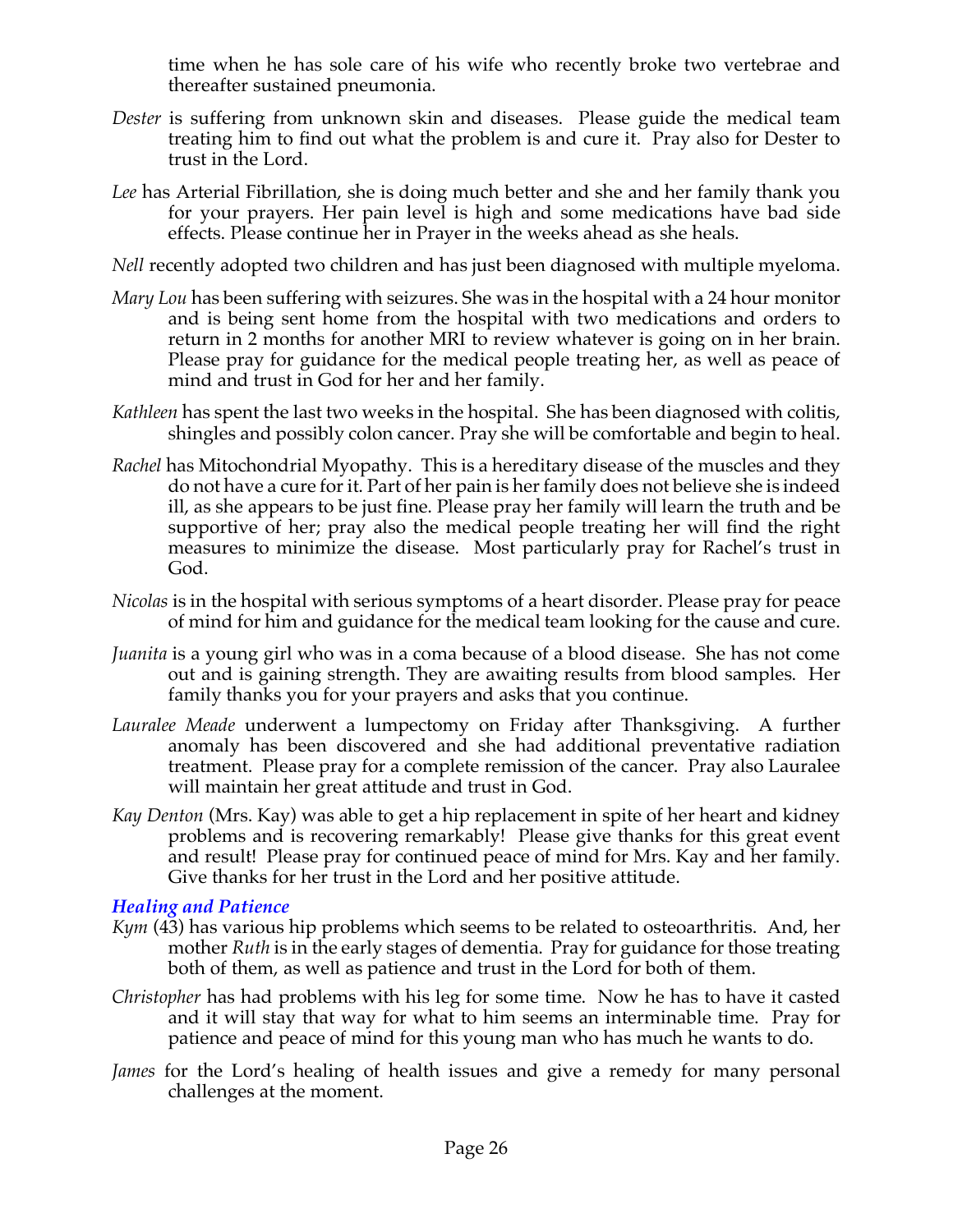# *Thanksgiving and Continued Healing*

- *Shamu* underwent surgery at John Hopkins hospital 19 March 2018, where they found a stricture in her lower intestine and relieved it. Please pray this will be effectual in relieving her suffering. She is also having trouble retaining nourishment and hydration, pray a solution will be developed for this problem also. Please pray particularly she will retain her trust in God and her family will follow suit.
- *Chief Mike Wysocki* finally had heart valve surgery June 2017. He was back in the hospital with a bleeding ulcer, but made it home. Please give thanks for that and pray for the medical team treating Mike that they might pay attention, do their very best and be open to God's guidance. Pray a complete recovery and peace of mind and trust in God for Mike, his lovely wife Wendy and his family.
- *John Young* had three way heart bypass surgery on Thursday, 23 March 2017, in Alabama, which was apparently successful, then had a stroke in October while undergoing testing for his FAA medical. He has lost his right side peripheral vision. Please for a recovery of John's vision.
- *Bill* had surgery November 2016 for a kidney tumor; he is one kidney short, but recovering very well for the present. It appears the cancer has spread to another spot. Please pray for Bill as he undergoes chemotherapy and perhaps other treatment. Pray Bill and his family will stay strong in their faith and draw the strength they need from our Lord.
- *Anita* had surgery on 4 November 2016 to remove what they thought were five tumors in her right lung, but turned out to be eight. They removed all eight. In addition, her lung was folded from her previous coil embolization. They removed the coils, unfolding her lower right lobe and oversewed the area. In reality she may come away with increased lung capacity. Anita, her husband Michael and family express for the power of your continued prayers and expressions of love. Please join them in giving thanks for God's Grace and pray for her continued healing.
- *Bob Reisor* had surgery on 19 September 2016 for a kidney tumor; he is one kidney short, but recovering very well for the present. The cancer has spread to his lung and another spot. Five years ago there was no treatment, but now it appears there is an oral medication that has shown great effectiveness on this particular cancer. As of 12 January 2017, the main spot shrank from 3.3 cm  $(11/3 \text{ inch})$  to 2.2 cm  $(7/8 \text{ ft})$ inch) and the spots on his lungs have receded even more. And as of 22 June 2017, they have shrunk further. Please give thanks to the Lord for such wonderful progress. Please pray for Bob as he undergoes chemotherapy and perhaps other treatment. Pray he and his family will be drawn closer to our Lord.
- *Shamu* had surgery on 12 May 2017, her seventeenth, to reconstruct the damage done her by Walter Reed Medical Center. She now has a bacterial infection which is laying her low. Please pray for strength; physical, mental and spiritual for her. Pray for guidance for the new medical team treating her and for her to know how to proceed with regard to the damage done her by Walter Reed Medical Center. Pray also for her to continue her trust in our Lord as she goes through this difficult time.
- *Atina* has skin cancer, which is now in remission. Please give thanks for the remission, pray for continued remission of the cancer; pray also for continued faith for Atina and her family.
- *Cindy (81)* had an operation to remove a cancerous growth in her stomach which was successful. She is now home, but in a bit of pain. Please give thanks for the good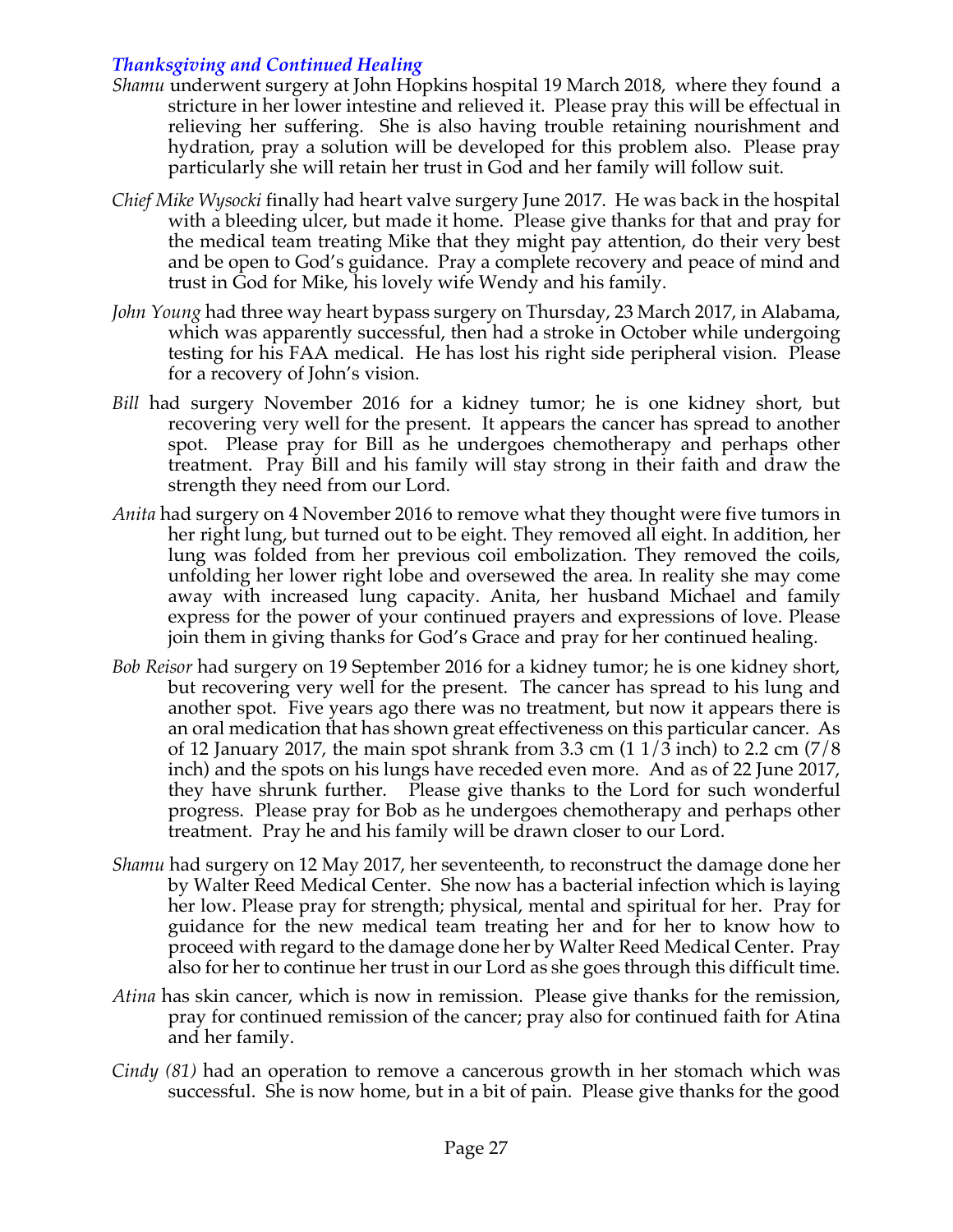result, pray for full and complete healing and remission of the cancer, as well as cessation of the pain; pray also for continued faith for Cindy and her husband Les (91).

- *Linda* had successful dental surgery on 15 December 2015, she is also on a course of chemotherapy and this type of surgery was not recommended for people while they are taking chemotherapy. But, it was an emergency and had to be done. Please give thanks all went well and pray for continued healing and for peace of mind and trust in God for Linda and her family.
- *Ruby* broke her hip on 10 December 2015, surgery was successful. Please give thanks for the successful surgery and pray for her full and rapid recovery.
- *Terry* was undergoing radiation treatment for cancer, which he had to stop to amputate his leg below the knee due to diabetes. The surgery was successful, he has been fitted with a prosthetic leg and foot. He is in good spirits and positive about the remainder of his treatment. Please join Terry and his family in giving thanks for the successful surgery and continue to pray for his return to radiation treatment and then to chemotherapy, ask God to give Terry, his wife and seven year old son trust in him for peace of mind and heart, as well.
- *Janet Jessup* had a stroke and heart problems were causing huge issues for her. They seem to have gotten her stabilized and she is home. Please pray for those treating her to find the appropriate treatment and for trust in God and peace of mind for Janet and her family, in particular her husband of 45 years, Rev Roger Jessup, retired minister of Saint Joseph of Arimathea Anglican Orthodox Church.
- *Sam* had surgery on his entire large intestine that had become infected. At the time of the operation he was just hours away from a complete organ shutdown. He had had turmoil in his life over the years. Sam is now in the ICU and his Minister visited him and explained to him God had given him another chance for him to make things right with his Lord. Pray for his good health and his spiritual life with Jesus.
- *Ian* had surgery to remove excess skin rendered a nuisance by controlled lost of 200 pounds. Please give thanks for the successful result and for those treating him to have paid attention and done their very best on the lengthy surgery, taking the best possible care of him. Please pray for his continued recovery and strength for his Mother who will be in charge of his after care.
- *Jenniffer* had surgery for breast cancer on 15 October 2014, which seemingly went well; please give thanks for that. She has had other complications which preclude her from making a full recovery in particular, the reconstructive surgery seems to have gravely affected her back muscles and nerves, resulting in both very limited mobility and extreme pain, the drugs are making her terribly sick; please pray those will be overcome. Pray for help for Jenniffer to keep her trust in the Lord and let Him carry her worry and concern as she recovers. Please pray also for strength and courage for her family as they try their best to help her.
- *Mary Thornell* has been battling colon cancer for three years now, she is currently treating at the City of Hope. Things seem to be going well, the numbers seem headed in the right direction. Please pray for guidance for those treating her, as well as strength, guidance and peace of mind for Mary and her husband Jim, as well as daughter Janice and son Jimmy, as she undergoes treatment.
- *Elma* is suffering from cancer. She was taken home from the hospital on the advice of her Doctor. We were asked to pray Elma's remaining time here on earth might be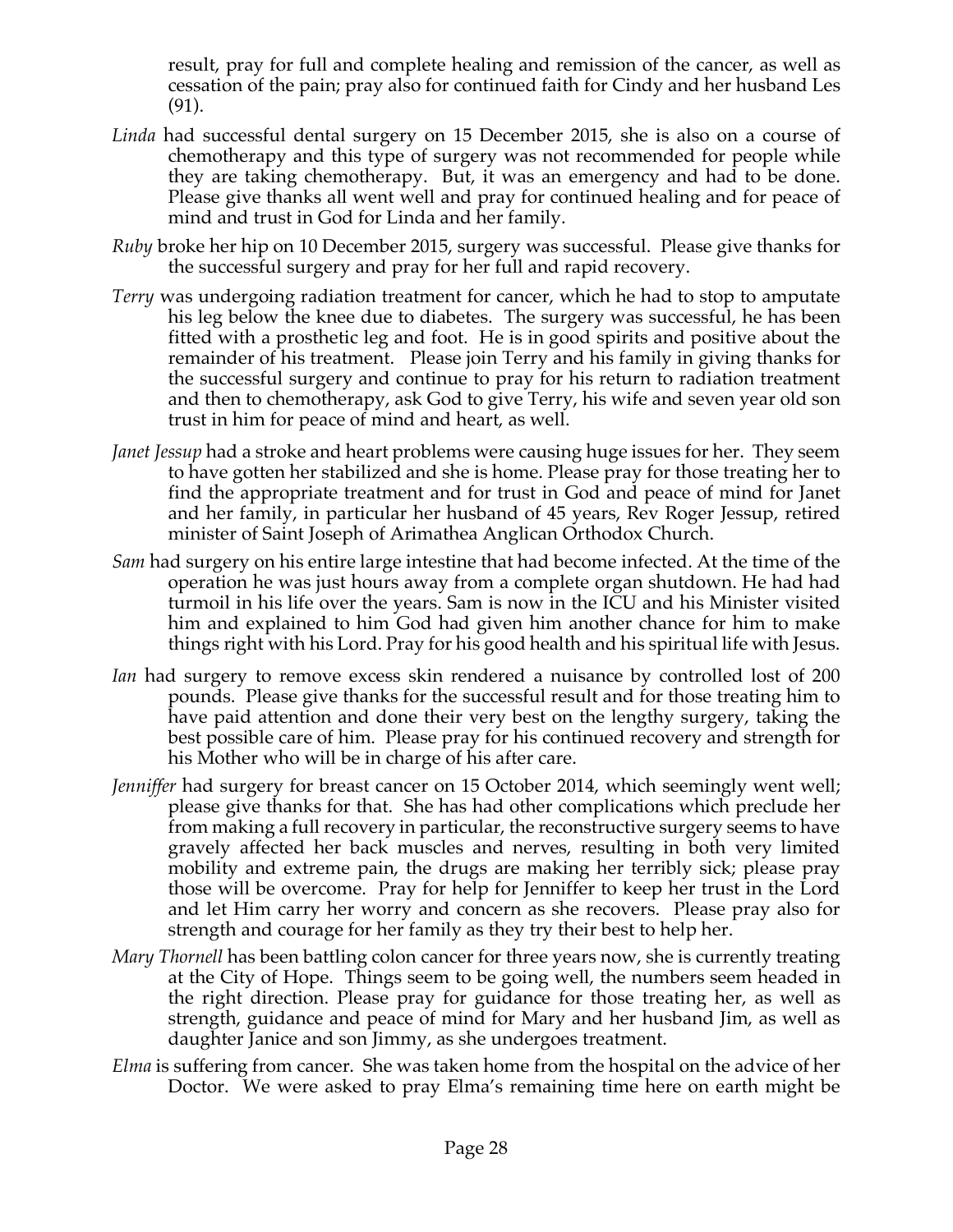good and Elma and family might put their trust in the Lord and let Him carry their worry. Since then, Elma's Bishop told us a great Miracle of the Lord is working over Elma. Doctors sent her home to die, but now she seems to be doing all right. On behalf of her, thank you for all of your prayers. Please continue praying for her complete healing.

- *Dennis* has heart problems; now the medical people treating him discovered a large mass on his liver which turned out to be a cyst! Please give thanks for this great development and pray for peace of mind and trust in the Lord for Dennis and for God's guidance for the medical people treating him that the contemplated surgery might go well.
- *Dwight* had major oral surgery, for which he gives thanks. He is recovering slowly and asks your prayers to speed the process.
- *Mike* is a veteran who has served his country when she called. Please pray he will open his heart to God so He can make Mike's crooked road straight and pull him towards the summit rather than to the pit.

#### *Business*

*James* and *Sarah* who have recently moved to a new area and have new positions in employment. They are finding much stress in the new surroundings and will appreciate your prayers as they adjust.

# *Financial Guidance and Employment*

- *Kona* is applying for a job in the hospital. Pray our Lord will find the right position for her and she will glorify Him in the work.
- *Doug* recently became unemployed from his job of 18 years. He has been applying for jobs, but unable to get one at this time. His wife is working; this is not enough for the family. Please pray he will find employment with a firm that will be able to use his considerable skill and hard work to benefit both the firm and the family.
- *Catherine and Lewis* are at a low ebb due to a struggle for employment. Your fervent prayers will be appreciated.
- Lori is considering a potential change in her employment. Please pray for God's gidan ce in considering all aspects of her potential work.

#### *Financial Guidance and Healing*

*Clark* is in need of salvation; for God's Will to be done in his life. Pray his family will be blessed with the financial miracles that come from doing His Will.

# *God's Strength and Peace of Soul*

- *Roger* is the caretaker for his ailing father who has been in the hospital for a week and his wife who had been declining emotionally, cognitively and in bodily health. He asks you pray for strength and peace for him and help for those he cares for.
- *Charlie McCormack* asks your prayer the Holy Ghost might fill his heart with light and drive the darkness far away.

#### *Guidance*

*Zachary* is having huge problems growing up. He has let the wrong people guide his life and thinks he is the smartest person in the world. He cannot or will not see the destructive power of drugs and lies in his life. Pray his parents Lee and Shamu will come to see what course of action that they can take to help Zachary and safeguard his brother and sister. Please pray for God's guidance for all of them and in particular for Zachary to open his heart to God and his parents help.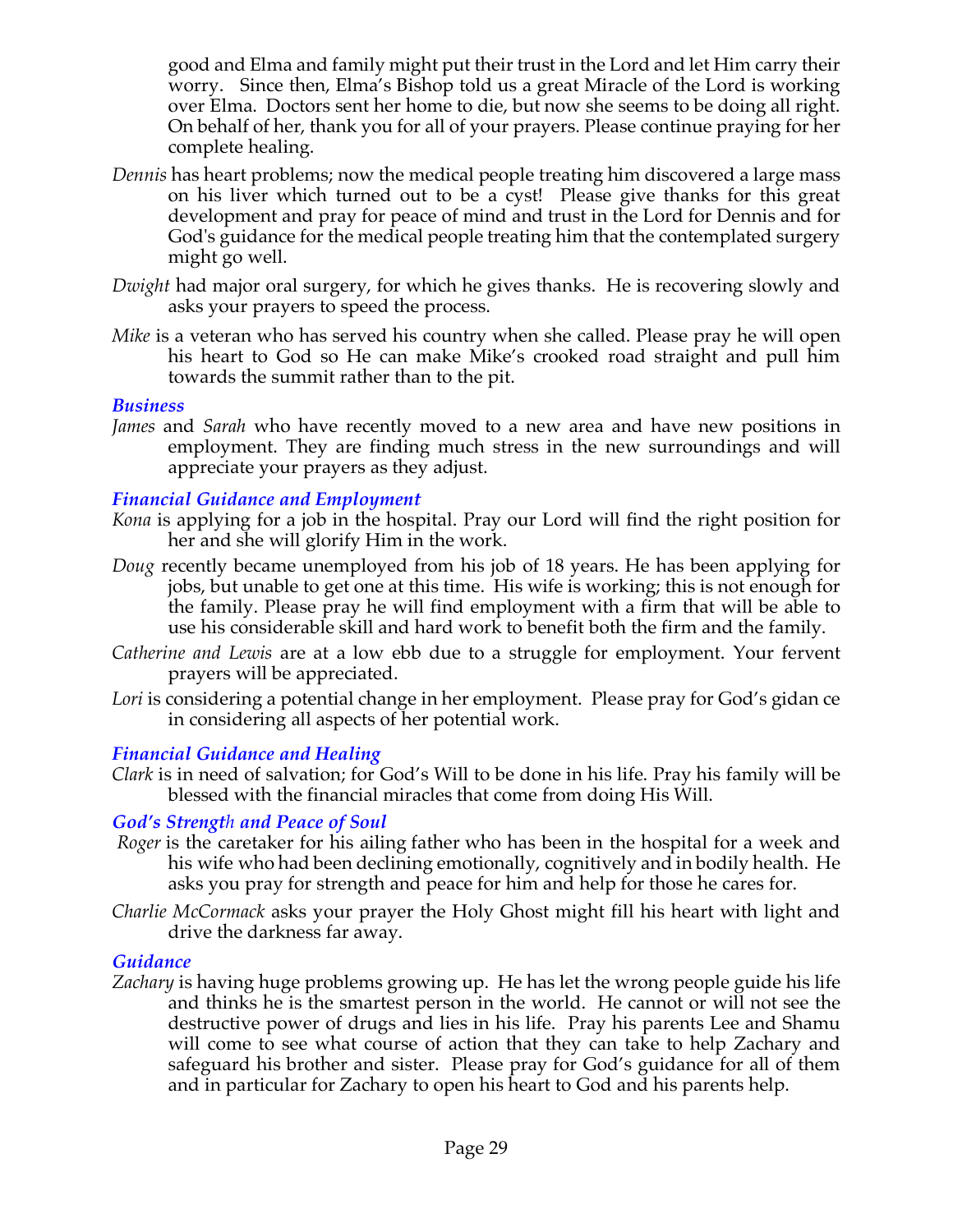- *Judy* seemingly does not want to allow the Holy Ghost into her heart so she might come to know our Lord and Savior, despite the efforts of her family. Please pray for her to open her heat and for her family to be at peace with their efforts.
- *Barbara* has been recovering from cancer for the last three years. Pray for her husband Bill who has come down with a mental illness that may have been caused by much stress the last few years. Barbara and Bill will appreciate your prayers.
- *Larry* is very weak and has periods of confusion and depression. Larry has been in the hospital and recently moved to a rehab. Please keep him in prayer as he begins to gain strength in the days ahead.
- *Thomas* recently learned as the result of a parole violation he will not be allowed to return to society for the remainder of his life. He is despairing and fearful of his inability to cope with this new news and God's plan for his life. Please pray he will be able to work with God to live with the choices he has made and go forward.
- *Cam* has gotten into some of the issues being with the wrong crowds, too much dinking and making the wrong decisions. Pray he will ask God to send the Holy Ghost in to straighten things out and he will listen when He speaks to him.
- *Paul* recently had his large toe amputated due to diabetes and is having a difficult recovery filled with fear about dying. He recently accepted Jesus as his savior and his family Rosie and Brenda are very grateful. Pray for strength for both Rosie and Brenda who are staying by his side through it all encouraging him on.
- *Steve* is addicted to alcohol, pain pills and gambling. Pray for wisdom, courage and strength to stick with treatment and follow God's plan for his life.
- *Eli* has some mental issues and has lost his way. He has yet to come to grips with the demons chasing him. Pray he will return to the Lord and his family. Pray they will ask God to send the Holy Ghost in to straighten things out and they will listen when He speaks to them. The family has been open to the Prince of Darkness and needs help.
- *Michael and his Family* ask your prayers for wisdom as they are under trial and affliction to follow the law of the land and yet honor God in so doing.
- *Flora* is in remission with cancer, but has high blood pressure and fatigue. Flora's Mother recently died and this has caused added stress. Please pray she will be able to let God carry her worry and sorrow so she can do the things she must do.
- *Elizabeth* needs your prayers for her general well being. Pray she might see the Light of the Lord and let Him guide her life.
- *Gunner* need your prayers for his general well being. Pray he might see the Light of the Lord and let Him guide his life.
- *Mitten* has a Christian talking to him about Christ. Mitten does not believe and does not seem to care. Please pray Mitten will see the light.
- *Kristen, Rickey and their two children* ask you to pray for grace, wisdom and understanding as they attempt to cope with infidelity, separation and possibly divorce as a result of backsliding from the Lord into the World.
- *Helene and her family* ask your prayers for them as they deal with the loss of Alan, husband and father.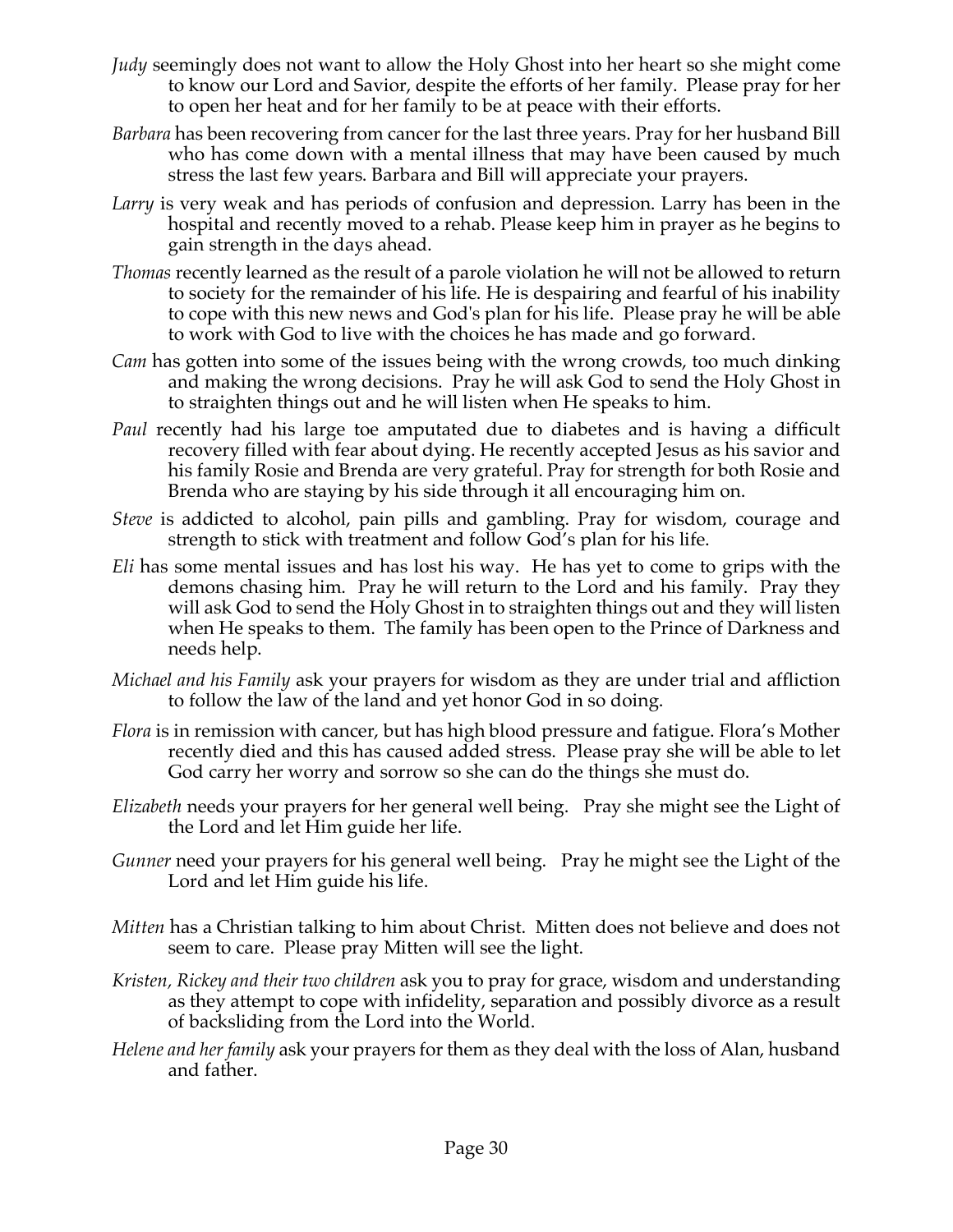- *Stephanie* seems to be very deeply into post partum depression after her baby was born prematurely. Please pray for her Mother in Law who is going a great distance to help Stephanie and her new Grandson. Pray that Stephanie will be able to direct her attention outward, rather than inward.
- *Caitlin* is in the grip of the Prince of Darkness; she thinks there is escape from reality in drugs. The saddest part is that reality is not as she sees it. Her family is despairing as they can do nothing to help her and ask that you pray for the Holy Ghost to enter into heart and show her the need for change before it is too late.
- *Nathaniel* is in spiritual turmoil. His family and friends will appreciate it if you will keep him in your prayers for him to find the root of his trouble and accept God's help.
- *Sam* and her *two children* have been living in a shelter and are to lose their place there. Please pray a place will be found they can stay in and recover.
- *Norrie* is facing daily exams in the weeks ahead. Pray for calmness and concentration and to do the best possible.
- *Jonathan* is addicted to drugs. He is now in jail awaiting trial. His parents and friends will appreciate it if you will keep him in your prayers for him to find the root of his trouble and accept God's help to heal addiction.
- *Beth* is suffering from ungodly treatment in her marriage. Please pray God will guide her in her behavior, actions and thoughts that she might be able to lead her husband to God so her marriage might prosper to the benefit of them.
- *Jeanette* has had many members of her family die from diabetes and several are near death now. Jeanette does not know the Lord and is despondent and perplexed about her family and herself. Please pray she can open her heart to allow the Holy Ghost in to bring her knowledge and understanding.
- *Sara* asks that you pray for guidance for her as she deals with the stresses of her family and life. Pray that she can separate those things which she can affect from those things which she cannot and give her grace to accept that she cannot do everything and can only change those things within her control. She asks for God's help for her business so that she might remain gainfully employed while keeping up with the needs of her mother and husband and healing her own problems.

*Jacquie* to open her heart to God and accept His Love and Grace.

# *School Challenges*

Destiny, Blake and Janet

# *Anglican Orthodox Church*

# *Madagascar*

Please pray for the people in Madagascar, in particular for the members of the Anglican Orthodox Church there, who are being subjected to terrible flooding and unceasing rain.

# *Indonesia*

Please pray for the Lord's will regarding the establishment of an AOC church in Indonesia.

# *Pakistan*

*General and Ongoing -* The forces of evil are strong in Pakistan. The force of God stronger. Pray for our Christian family there.

*Ernest Jacob* Presiding Bishop Pakistan

*Congo*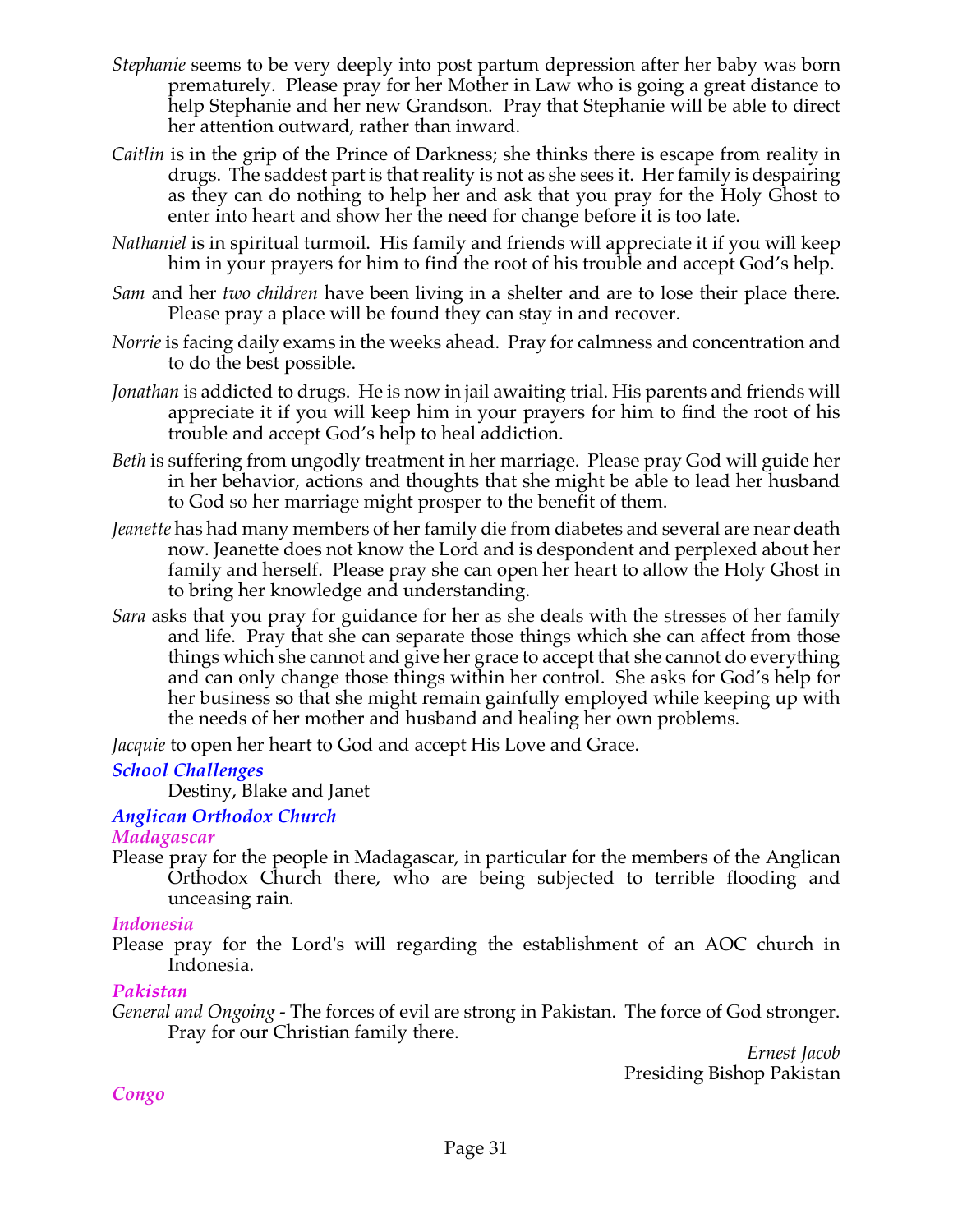Jimmy is a missionary in the Congo. There has been violent unrest in this country and also a water shortage. Please pray people will find water to drink and Jimmy will be a means of helping others to find the Lord.

### *Philippines*

Please pray a *Minister* will be found who would like to serve in Tabuk, in the Philippine Islands. The Anglican Orthodox Church has an established Church there and in the surrounding areas and need a Shepherd to lead the flock*.*

### *Diocese of the Epiphany*

*Saint Paul's Moberly, Missouri* would like your prayers that the Holy Ghost might enter more fully into their hearts so that they might be more effective in spreading the Word of God.

# *Diocese of Virginia*

*Saint Joseph of Arimathea Anglican Orthodox Church* is under a lot of stress. We all are, but they need even more prayer. Rev Roger Jessup, their wonderful minister, had to retire as he was so pressed by the duties of a primary care giver, in addition to all the worries of this world. Pray for trust in God for each member of the parish and for them to find economic relief.

# *Armed Forces & Contractors*

Dustin (USAF - Stateside), Kristyna and Luis Aviles (Army - Fort Lewis, Washington), Airman Donny Patton (USAF - Hulbert Field, Florida), Jordan Brown (USMC – Recruiter - Iowa City, Iowa), Trevor Jennings (USAF - KC-10 Boom Operator – McGuire AFB, NJ), Trevor Di Marco (USN - Whidbey Island, EF-18 Pilot), Kurt Thomas (USN – Virginia), Ethan (US Army Airborne – Southwest Asia)

### *For Our Country*

- Our country has lost its way. Over half the people that vote, voted for a government that promises them things it cannot deliver in return for their souls which it can, will and does take. Our foreign policy backs the rise of Islam, we turn our backs on those who would follow God and arm those who murder them. Pray God will raise up a leader from among the people who can turn the country's course 180° and attempt to come back to God. Pray the people will recognize that they are headed down a smooth wide road into the pit, a road that will get smoother and smoother, steeper and steeper until the only possible way is down. Down, into the depths of the pit. Pray people will recognize there is:
	- One True and Triune God who is goodness in and of Himself;
	- All religions are not equal;
	- All ways of life are not equal;
	- The Bible holds the Key to Life;
	- All rights come from God, not the State;
	- Good;
	- Bad;
	- Evil;
	- Right;
	- Wrong;
	- Allah is the Devil;
	- Abortion is no more than sacrifice of children to Baal.

Pray this recognition will not come too late. Pray we will, each of us, do our duty to God,